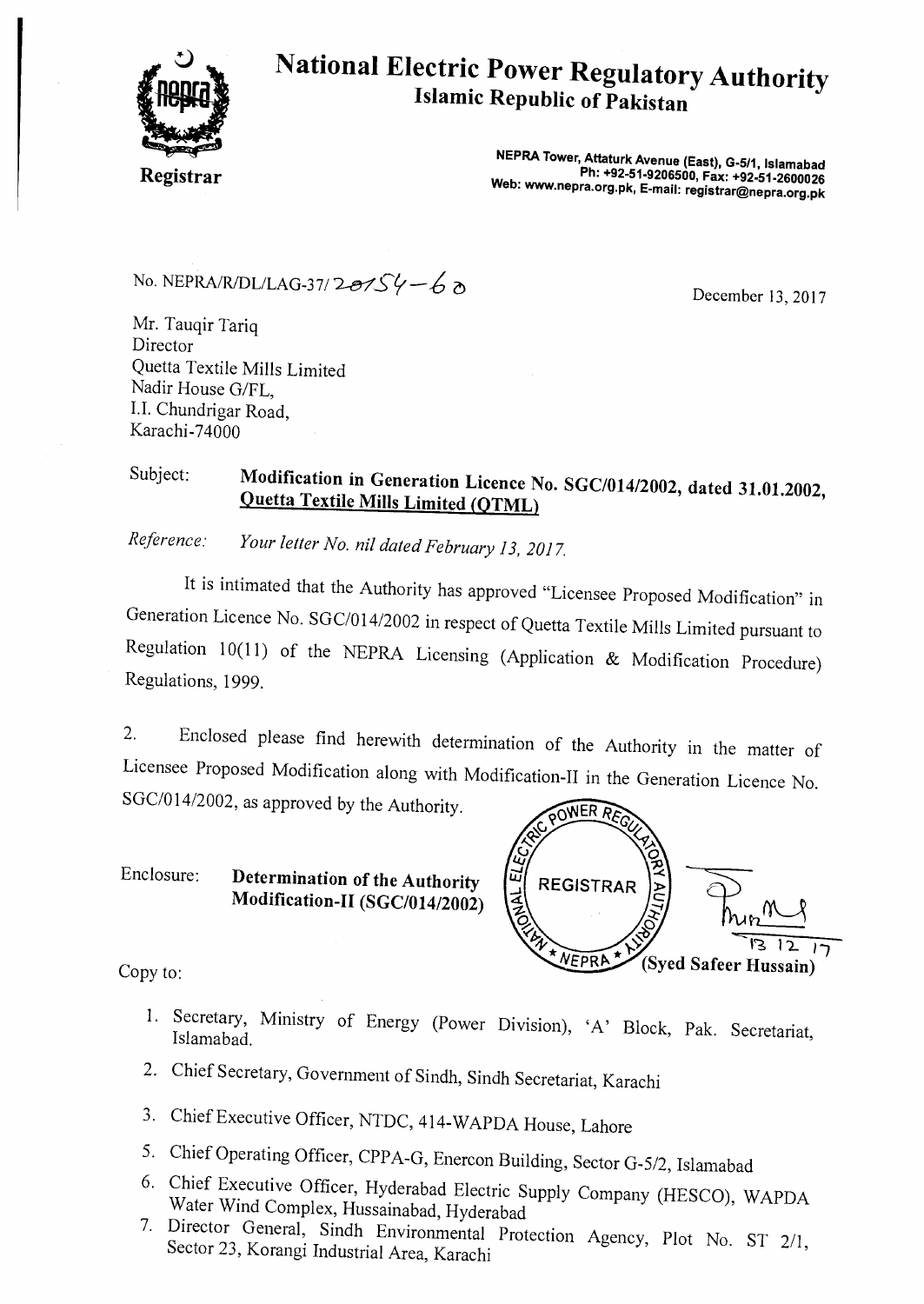### **National Electric Power Regulatory Authority (NEPRA)**

#### **Determination of the Authority in the Matter of Licensee Proposed Modification of Quetta Textile Mills Limited in Respect of its Generation Licence**

#### **December13 , 2017 Case No. LAG-37**

### **(A). Background**

(i). The Authority, in terms of Section-15 of the Regulation of Generation, Transmission and Distribution of Electric Power Act, 1997 (the "NEPRA Act") granted a generation licence (No. SGC/014/2002 dated January 31, 2002) to Quetta Textile Mills Limited (QTML) as a Small Power Producer (SPP). The said generation licence was granted to QTML for its two distinctly located HFO/Gas based generation facilities i.e. Plant-I of 11.65 MW and Plant-II of 6.67 MW, with accumulative installed capacity of 18.32 MW. Plant-I is located at B-4, SITE Kotri, district Jamshoro, in the province of Sindh whereas Plant-II is located at 47.5 KM, Lahore-Multan Road, Bhai Pheru, District Kasur, in the province of Punjab. Later on, through Modification-I dated July 23, 2008 the accumulative installed capacity of QTML was increased to 30.806 MW thereby changing the installed capacity of Plant-I to 8.10 MW and Plant-II to 22.706 MW.

(ii). The electric power generated from the above generation facilities is being supplied to seven (07) industrial units of QTML through feeders crossing the public property. Later on, based on Article-7 of its generation licence the Authority also granted QTML a distribution licence (No. 16/DL/2006, dated November 14, 2006).

 $\overline{\mathcal{H}}$ 

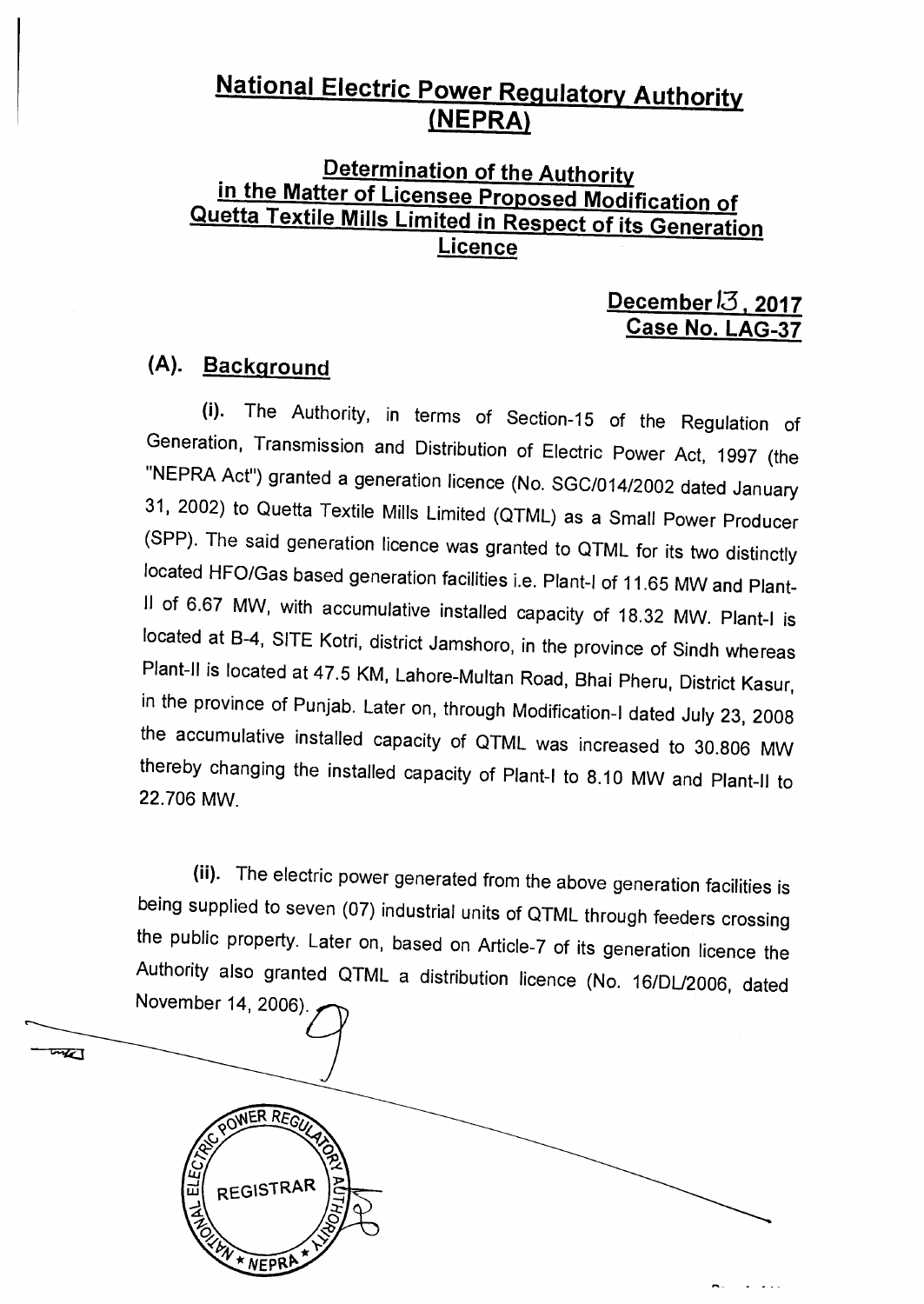## **(B). Communication of Modification**

(i). In accordance with Regulation-10(2) of the NEPRA Licensing (Application & Modification Procedure) Regulations, 1999 (the "Licensing Regulations"), QTML communicated a Licensee Proposed Modification (LPM) in its above mentioned generation licence on February 14, 2017.

(ii). In the "text of the proposed modification", QTML submitted that the term of its generation licence for Plant-I located at Kotri may be extended for another twenty (20) years i.e. up to January 30, 2037. Further, QTML submitted that for Plant-II located at Bhai Pheru, the feeders supplying to the units are owned by QTML and are also located on its private property, therefore it does not require generation and distribution licence for the same.

(iii). Regarding "statement of the reasons in support of the modification", QTML submitted that its generation licence No. SGC/014/2002, dated January 31. 2002, is only valid for fifteen (15) years, which ended on January 30, 2017. Whereas, the remaining useful life of the units of its generation facility is valid for another twenty (20) years i.e. up to January 30, 2037, therefore, the term of generation licence may be extended up to January 30, 2037.

(iv). Regarding the "statement of the impact on the tariff, quality of service and the performance by the licensee of its obligation under the licence", QTML stated that the proposed LPM would not have any adverse impact on the tariff, quality of service and its performance under the granted generation licence.

### **(C). Processing of LPM**

(i). After completion of all the required information as stipulated under the Regulation-10(2) and 10(3) of the Licensing Regulations by QTML, the Registrar under the Regulation-10(4) of the Licensing Regulations published the communicated LPM in one English and one Urdu daily Newspaper on February 25, 2017; informing the general public and other stakeholders about the LPM. Further, the Registrar invited the said stakeholders for submitting their,



wad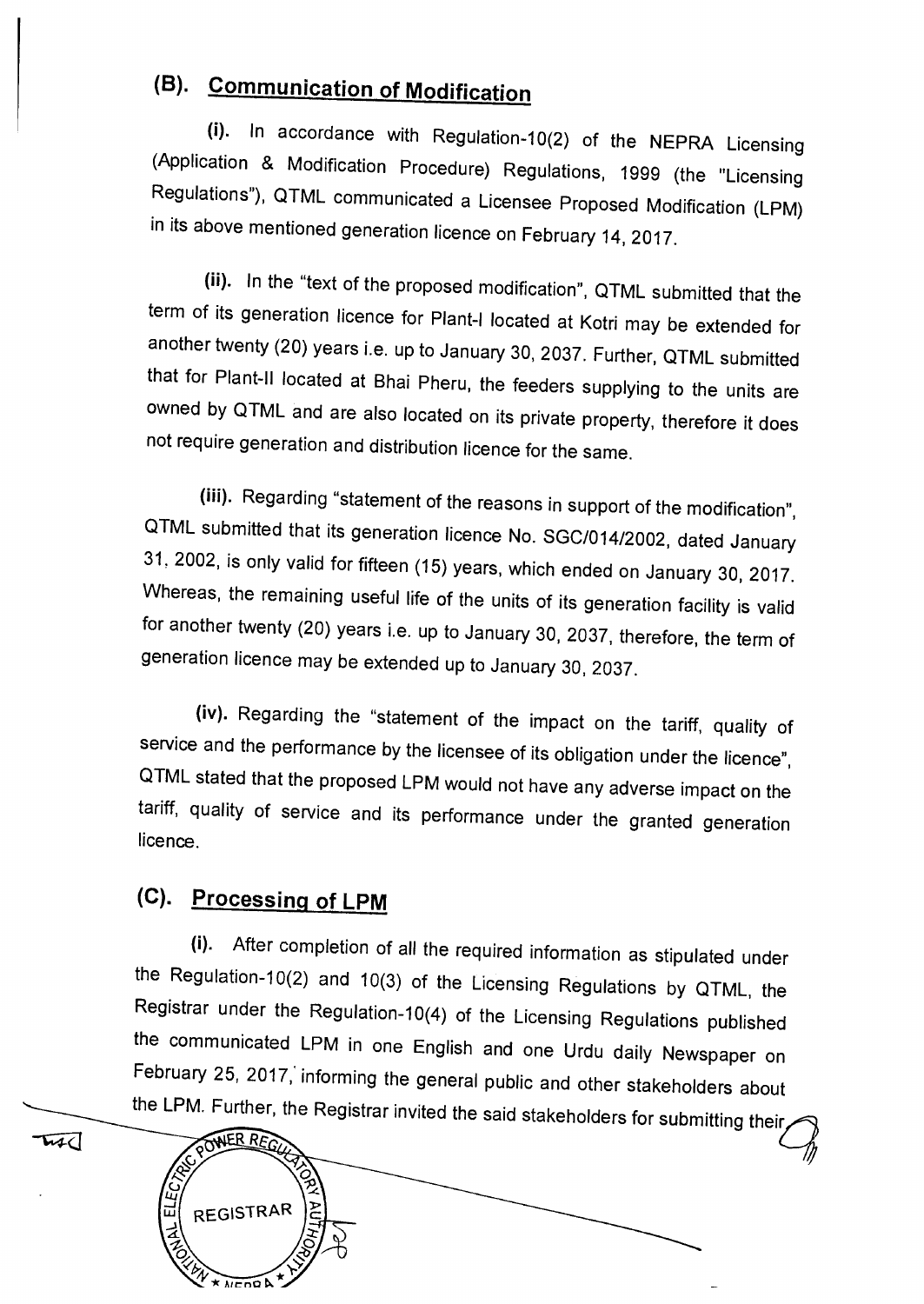views/comments on the LPM.

**(ii).** Apart from the above, separate letters were also sent to Government Ministries, their attached departments and various representative organizations on February 28, 2017. Through the said letters, the stakeholders were informed about the communicated LPM and publication of notice in the press. Further, the said stakeholders were invited for submitting their views and comments for assistance of the Authority.

### **(D). Comments of Stakeholders**

**NER REG** 

**REGISTRAR** 

₩

**(i).** In reply to above, the Authority received comments from two (02) stakeholders including Kotri Association of Trade & Industry (KAT&I) and Anwar Kamal Law Associates (AKLA). The salient points of the comments offered by the said stakeholders are summarized in the following paragraphs:-

- (a). KAT&I submitted that QTML is its valued member and it has no objection for modification of the generation licence of QTML. KAT&I strongly recommended the approval of LPM of QTML;
- (b). AKLA in its comments submitted that the Authority has issued the generation licence to QTML as SPP on January 31, 2002. Further, the Authority has also issued a Second-Tier Supply Authorization (STSA) to QTML under Section-22 of the NEPRA Act and Rule-7 of the NEPRA Licensing (Generation) Rules, 2000 (the "Generation Rules") along with the generation licence. Under the said Authorization, QTML was allowed to sell electric power to seven (07) BPCs situated at different locations, whereas, the distribution licence was issued to QTML on November 14, 2006. From the said details it is clear that for more than four and a half years, from January 2002 to November 2006, NEPRA illegally, in violation of Section-20 of the NEPRA Act allowed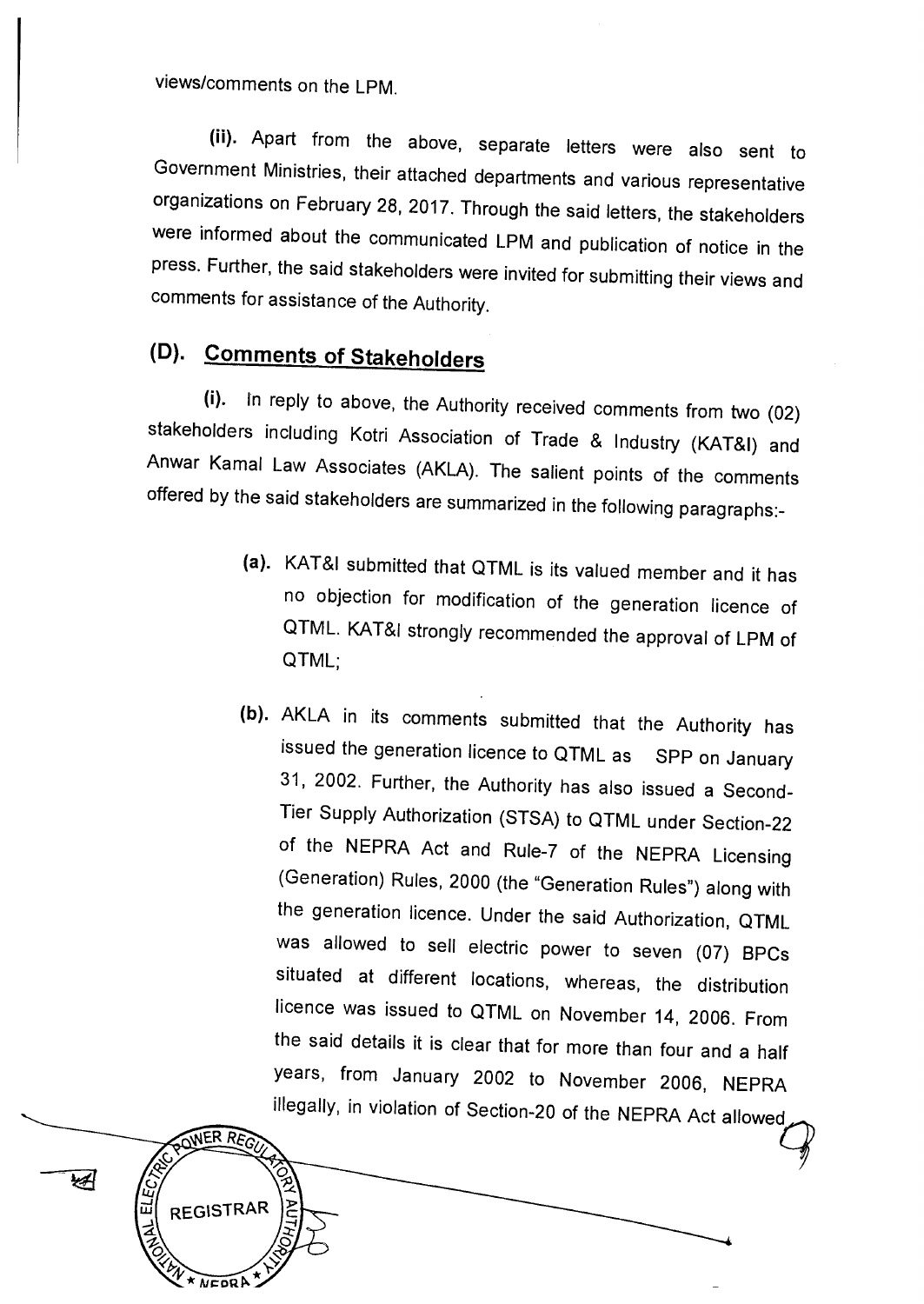QTML to engage in the business of supply of electric power to its BPCs without any distribution license. The provisions of Section-22 of the NEPRA Act and Rule-7 of the Generation Rules and stated that from the said provisions it is clear that the power conferred to the Authority for the grant of STSA was given under Section-22 of the NEPRA Act. The maximum period for which the Authority could grant this Authorization was fifteen (15) years from the commencement of the NEPRA Act i.e. fifteen (15)<sub>o</sub>years from December 1997, which has ended in December 2012. This means after December 2012, the Authority has no power to grant STSA. However, the Authority did not bother to give its ruling in respect of sale of electric power by generation companies to BPCs after December 2012. The Authority has unlawfully, either extended the validity of licences which were involved in the business of sale of electricity through STSA or initiated the proceedings to extend the validity of such licences. AKLA is of the considered opinion that all such acts of the Authority are illegal and unlawful. AKLA submitted that it was also part of the proceedings through which SPPs were granted the generation license and while granting the generation licences to SPPs, the Authority decided that SPPs neither can add a new BPC nor can replace the existing consumers. AKLA argued that the Authority is making the decisions against the provisions of its own applicable documents/laws. AKLA requested the Authority to review the regime of SPPs in the light of the Determinations of the Authority given in the matter of grant of generation licences and their tariff determinations and remove the illegalities

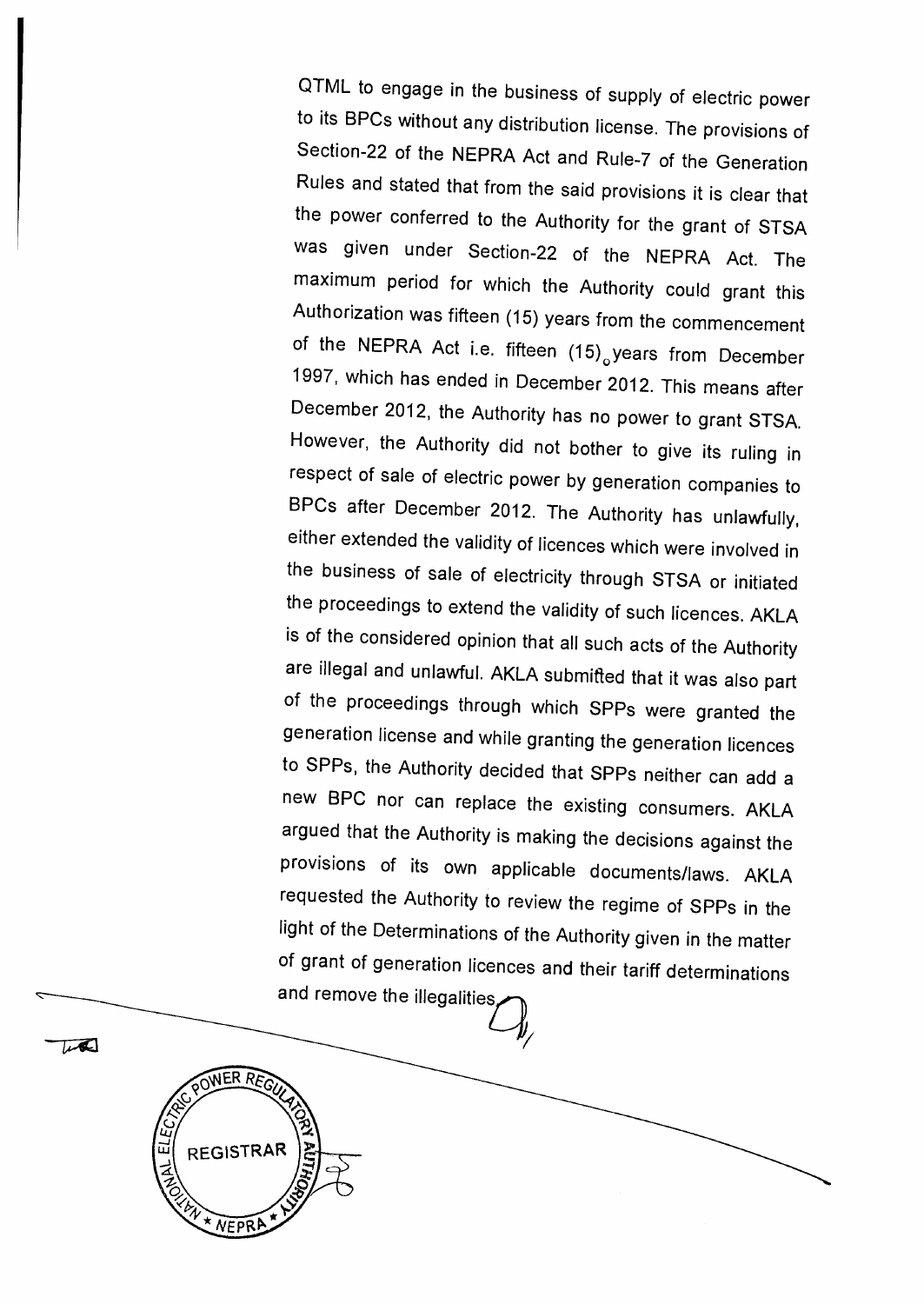(ii). The Authority reviewed the above comments and in view of the observations AKLA decided to seek the perspective of QTML. In reply, QTML did not specifically respond to the comments of AKLA but submitted further information in support of its LPM. QTML submitted that the Plant-I which is located at Kotri, District Jamshoro, Sindh and plant size is 8.1 MW (09X0.9 MW). This plant was commissioned in 2004/2005, the engines installed are Waukesha VHP5904LT, made in USA. These engines are low RPM engines (1000 rpm), and engines operate at significantly lower speeds than typical high speed (1500 rpm engines). The main advantage of low speed engines main advantage is of availability and reliability due to (a). Reduced wear and tear on engine parts; (b). More than 8000 hours of continuous operation without requiring shutdown for inspection or maintenance; and (c). Greater engine power rating. The plant has been operated and maintained from day first according to the OEM's standards and instructions. To achieve the highest plant performance all the spare parts are imported from the OEM and a huge inventory of parts are kept at plant store to have a smooth running of the engines. Further, from 2010 the plant is under the service contract of GenCom Engineering Services, having a team of engineers duly trained by Waukesha, USA, to ensure the quality of work and maintenance is as per specifications.

(iii). The Authority has duly considered the comments of the stakeholders, the rejoinder filed by QTML and has observed that apart from AKLA all the stakeholders have supported the communicate LPM. In its comments, AKLA has highlighted observations focusing mainly on the licence of SPPs, Second Tier Supply Authorization (STSA) granted to SPPs, interpretation of the relevant Sections (Section-21 & 22) of the NEPRA Act and relevant rules etc.

(iv). Regarding the observations of AKLA, the Authority has observed that Section-21 of the NEPRA Act deals with the rights and liabilities of a distribution licensee and states that the Authority may, subject to conditions specified in the NEPRA Act grant distribution licence and the licensee shall possess exclusive right to provide distribution and to make sale of electric,

 $\ddot{\mathbf{Q}}$ 

**OWER REG** 

**REGISTRAR** 

NFPRA

冚

 $\mathbf{w}$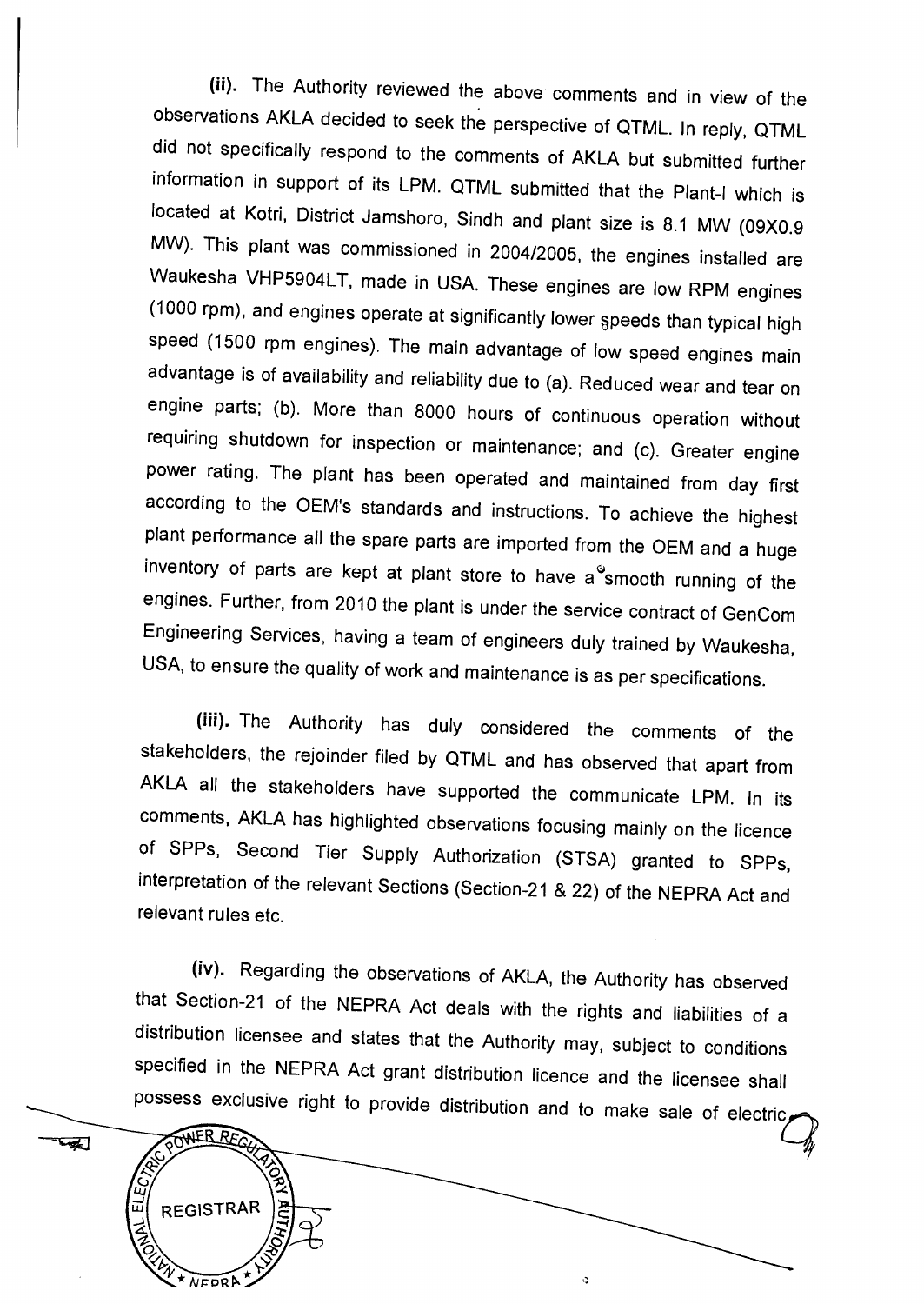power to consumers in the territory specified in the licence. Further, Section-21 carves out an exception to aforementioned exclusivity of a distribution licensee and allows a generation company to make sales to a BPC within the territory of distribution licensee. The exclusive distribution right granted to distribution licensees is subject to conditions specified in the NEPRA Act. The NEPRA Act imposes certain conditions on a distribution licensee and that licensee cannot enjoy exclusivity without corresponding obligations to provide safe, continuous and reliable electricity to consumers. Thus a distribution licensee cannot claim the exclusive right as an absolute right for the reason that the NEPRA Act does not intend to create a monopoly to sell electricity to consumers being bonded consumers. Moreover, proviso to Section-21 of the NEPRA Act further clarifies the intention of the legislature by carving out an exception to aforementioned exclusive right of a distribution licensee. The said Proviso categorically states that a generation company may make sales of electric power to BPCs within such territory as the Authority may allow, subject to Section-22 for a period of fifteen (15) years. Proviso to Section-21 explicitly bifurcates sales of electric power from delivery of electric power and allows sales of electric power by another licensee to BPC in the territory of a distribution company, thereby negating the exclusivity of a distribution licensee with respect to sales of electric power. That if any generating company intends to sell power to a BPC located within service territory of a distribution company, it will seek STSA from the Authority under Section-21 of the NEPRA Act read with Rule-7 of the NEPRA Licensing (Distribution) Rules, 1999 ("the Distribution Rules"). That the abovementioned Rule-7 of the Distribution Rules read with Proviso to Section-21 of the NEPRA Act make it abundantly clear that the Authority may allow, for a period of fifteen (15) years from the commencement of NEPRA Act, a generation company to supply electric power to BPC in the territory of a distribution licensee. Proviso seeks to achieve an objective that since BPCs are prized consumers and in case of losing BPCs, distribution licensee might incur economic loss, therefore Section-21 and 22 of the NEPRA Act has regulated the sale to BPC by generation companies. It may however be clarified that such restriction was for fifteen (15) years from the commencement of the NEPRA Act and that after December 16, 2012 BPCs are free to get supply of electricity,

**REFERRA** 

**REGISTRAR** 

NEPRA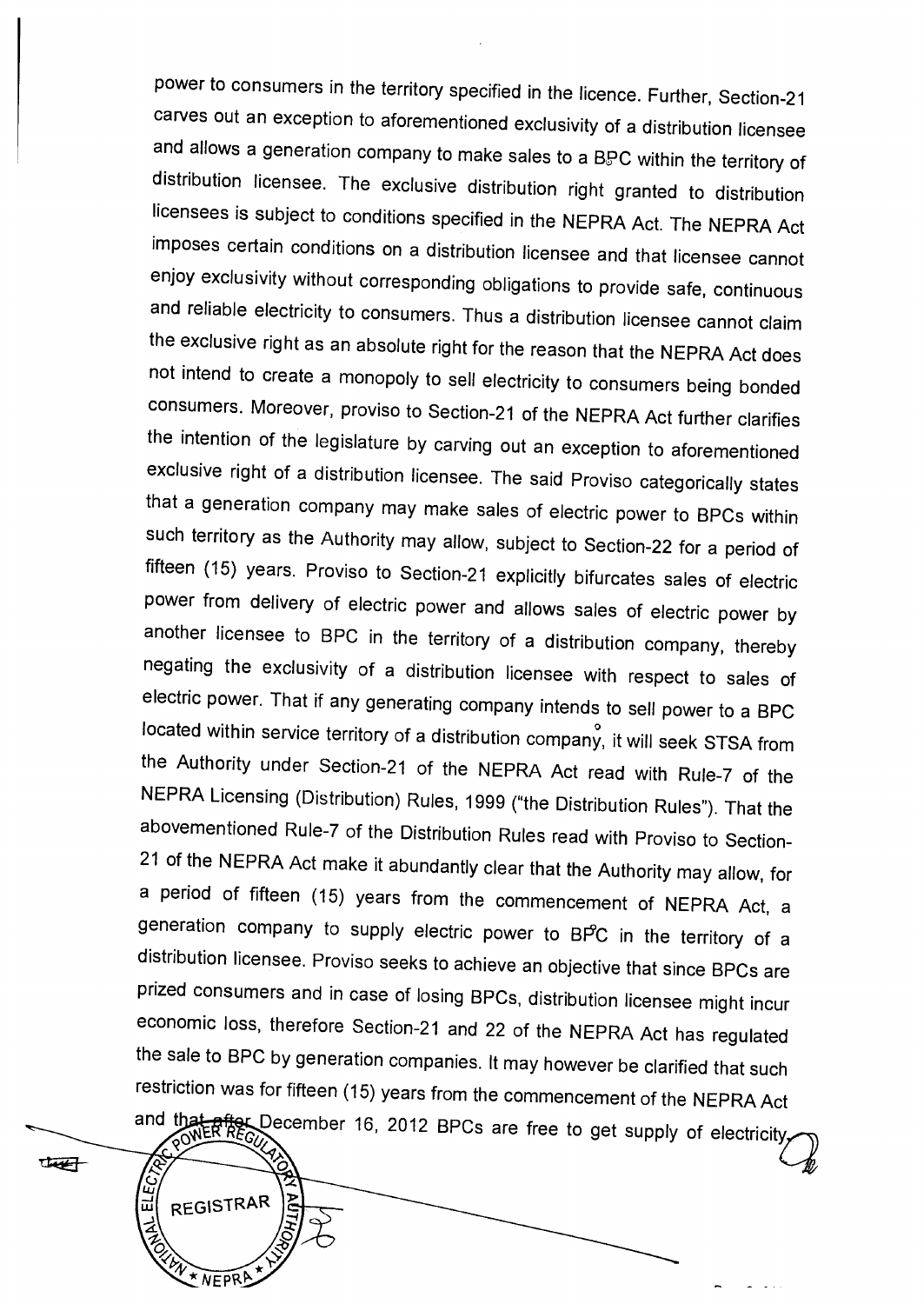from any source without re-coursing to Section-21 and 22 of the NEPRA Act. It is clarified that time period mentioned in Proviso to Section-21 read with Section-22 of the NEPRA Act does not restrict the powers of the Authority to allow a generation company to supply electric power to<sub>o</sub>a BPC in the territory of a distribution licensee only for the fifteen (15) years from the commencement of the NEPRA Act. Such restrictive interpretation of period of fifteen (15) years mentioned in the Proviso is against the spirit of the NEPRA Act, undermines the competitive environment and discourages the investment in private sector resulting in enhanced demand and supply gap. It is a settled principle of law that a statute has to be read as whole and no single provision can be read to arrive at a just and correct interpretation. Therefore, period of 15 years cannot be read in isolation, it has to'be interpreted in the context of scheme of the law. The NEPRA Act envisages a competitive market which was duly translated in the licence of NTDC setting year 2012 as Commercial Market Operation Date, meaning thereby after fifteen (15) years of commencement of the NEPRA Act power market will be opened for bilateral contracting. Therefore, fifteen (15) years mentioned in the Proviso cannot be read as to disallow sales of electricity by a generation company to BPCs in the territory of a DISCO rather that no such permission will be required after 15 years of commencement of 15 years of the NEPRA Act.

(v). In view of the above, the Authority considered it appropriate to process the LPM of QTML as stipulated in the Licensing Regulations and the Generation Rules.  $\circ$ 

#### **(E). Evaluation of the Case**

 $\overline{\blacktriangleright}$ 

NER REC

REGISTRAR

NEPRE

**(i).** The Authority has examined the entire case in detail including the already granted generation licence, the communicated LPM, comments of the stakeholders, replies of QTML and provisions of the relevant rules & regulations.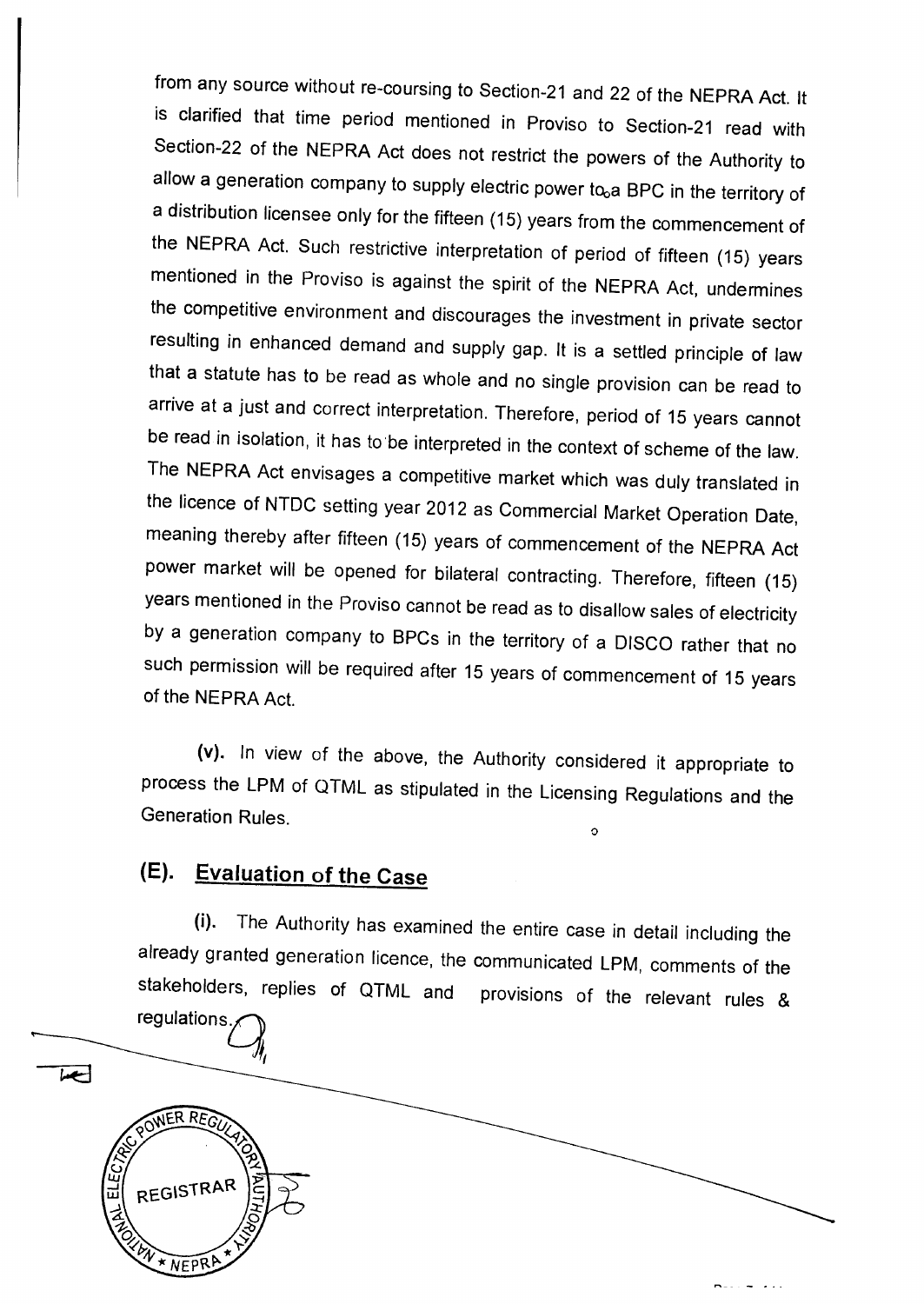(ii). In this regard, the Authority has observed that in terms of Regulation-10(5) of the Licensing Regulations, it is lawful to modify a licence as the Authority may deem fit if in the opinion of the Authority such modification (a). does not adversely affect the performance by the licensee of its obligations; (b). does not cause the Authority to act or acquiesce in any act or omission of the licensee in a manner contrary to the provisions of the NEPRA Act or the rules or regulations made pursuant to it; (c). is or is likely to be beneficial to the consumers; (d). is reasonably necessary for the licensee to effectively and efficiently perform its obligations under the licence; and (e). is reasonably necessary to ensure the continuous, safe and reliable supply of electric power to the consumers keeping in view the financial and technical viability of the licensee.

(iii). The Authority has observed that SPPs were granted generation licences for a term of fifteen (15) years from the date of grant of generation licences. Whereas, SPP is defined as owner of a generation facility of below 100 MW gross capacity, who was engaged in generation and sale of electric power as on April 22, 2000 and who has not signed any Power Purchase Agreement (PPA) with Water And Power Development Authority (WAPDA) or KESC (now K-Electric Limited-KEL) or an Implementation Agreement (IA) with the Government of Pakistan (GoP).

(iv). As explained above, the Authority granted a generation licence (No. SGC/014/2002 dated January 31, 2002 and subsequently modified through Modification-I dated July 23, 2008) to a SPP in the name of QTML. The said generation licence was granted to QTML for its two distinct HFO/Gas based generation facilities i.e. Plant-I of 8.1 MW and Plant-II of 22.706 MW with accumulative installed capacity of 30.806 MW located at B-4, SITE Kotri, district Dadu, in the province of Sindh and 47.5 KM, Lahore-Multan Road, Bhai Pheru, district Kasur, in the province of Punjab, respectively.

 $\circ$ 

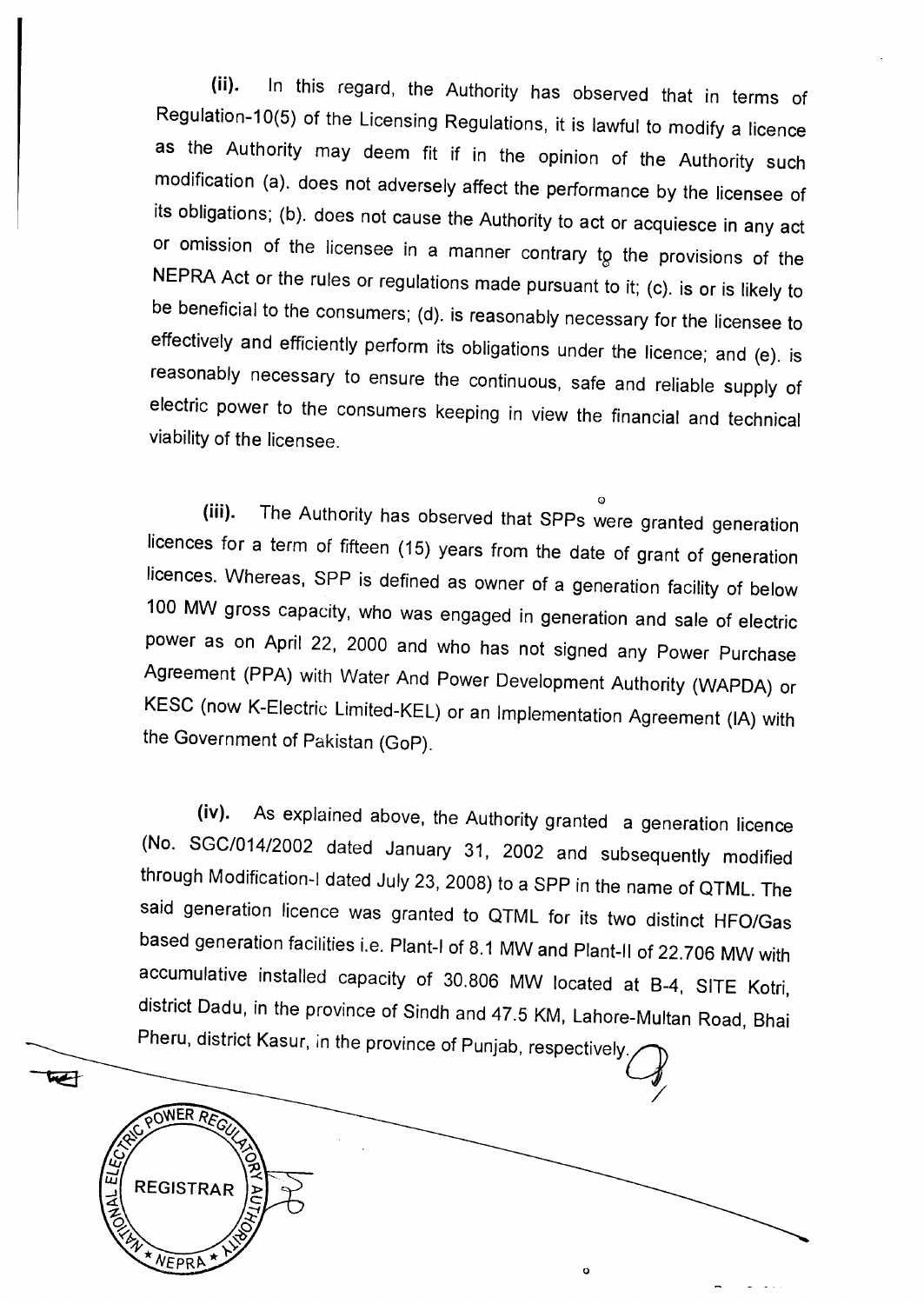(v). The above mentioned generation licence was granted for a term of fifteen (15) years from the date of its issuance (i.e. dated January 31, 2002) which has expired on January 30, 2017. Accordingly, QTML has communicated the current LPM for extension of term of its generation licence for its Plant-I (i.e. a 8.1 MW HFO/Gas based generation facility located at B-4, SITE Kotri, District Jamshoro, in the province of Sindh). Further, QTML has requested to exclude Plant-II (i.e. a 22.706 MW HFO/Gas based generation facility located at 47.5 KM, Lahore-Multan Road, Bhai Pheru, District Kasur, in the province of Punjab).

(vi). Regarding term of a generation licence, the Authority has observed that Rule-5 of the Generation Rules stipulates that:-

- (a). Except where an applicant for a generation licence consents to a shorter term, the term of a generation licence shall be commensurate with the maximum expected useful life of the units comprised in a generation facility demonstrated to the satisfaction of the Authority;
- (b). Upon the expiry of' the term of the generation licence, unless revoked earlier in accordance with these rules or the terms of the generation licence, the generation licence may be renewed by the Authority for such further term as it may deem appropriate in the manner provided for in the generation licence keeping in view the remaining maximum expected useful life of the units comprised in the generation facility, the performance of the licensee during the then expiring term and the interests of the consumers and the electric power industry

 $\ddot{\Theta}$ 



as a whole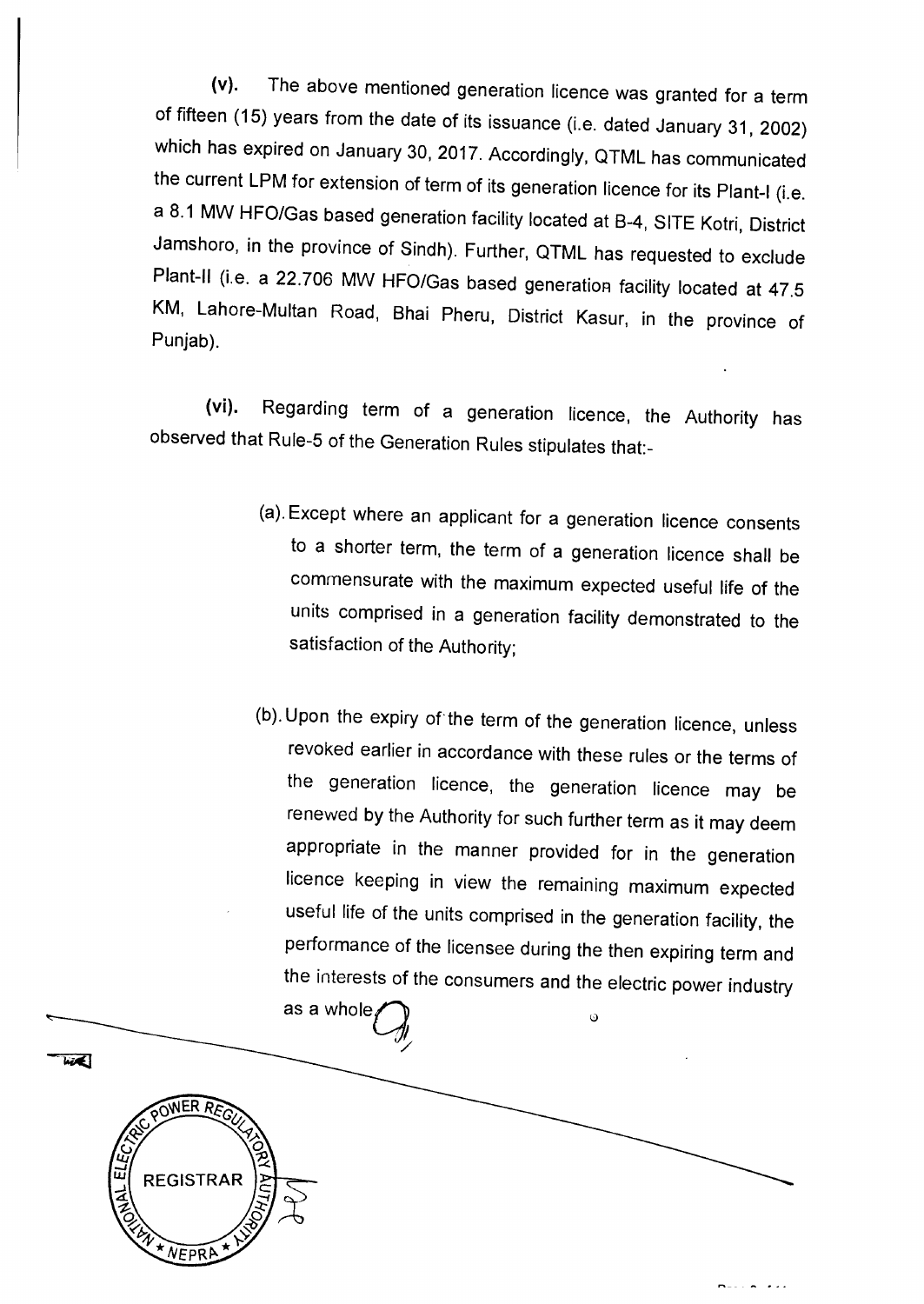(vii). Further, QTML has also submitted a certificate dated April 21, 2017, from a third party/independent consultant i.e. GenCom Engineering Services which certified that generation units of Plant-I of QTML are maintained in good condition and are capable to operate for another twenty (20) years. In view of the said, the Authority is of the view that the LPM communicated by QTML is in line with Rule-5 of the Generation Rules which stipulates that the term of a generation licence shall be commensurate with the maximum expected useful life of the units comprised in a generation facility.

(viii). Regarding excluding the Plant-II from the generation licence of QTML, the Authority has observed that Plant-II i.e. a 22.706 MW HFO/Gas based generation facility of QTML is supplying power to its wholly owned industrial concerns. The arrangement for supplying to its industrial concerns is completely located on the private land of QTML without involving any public or third party. The supply of power to its industrial concerns is self-consumption and does not constitute any sale/business of electricity. Therefore, QTML does not require any generation or distribution licence for the said purpose.

(ix). In view of the above, the Authority considers that the LPM will not have any adverse effect on the performance of the licensee of its obligations as it will enable it to supply the available energy for a considerable time. Further, the LPM will not cause the Authority to act or acquiesce in any act or omission of the licensee in a manner contrary to the provisions of the NEPRA Act or the rules or regulations made pursuant to the NEPRA Act. The LPM will be beneficial to the consumers in general as relatively cheap and reliable electricity will be available to the BPCs. The LPM is reasonably necessary for the licensee to effectively and efficiently perform its obligations under the licence. The LPM is necessary to ensure the continuous, safe and reliable supply of electric power to the consumers keeping in view the financial and technical viability of the licensee.

 $\circ$ 



 $\overline{\blacktriangleleft}$ 

 $D = 40.544$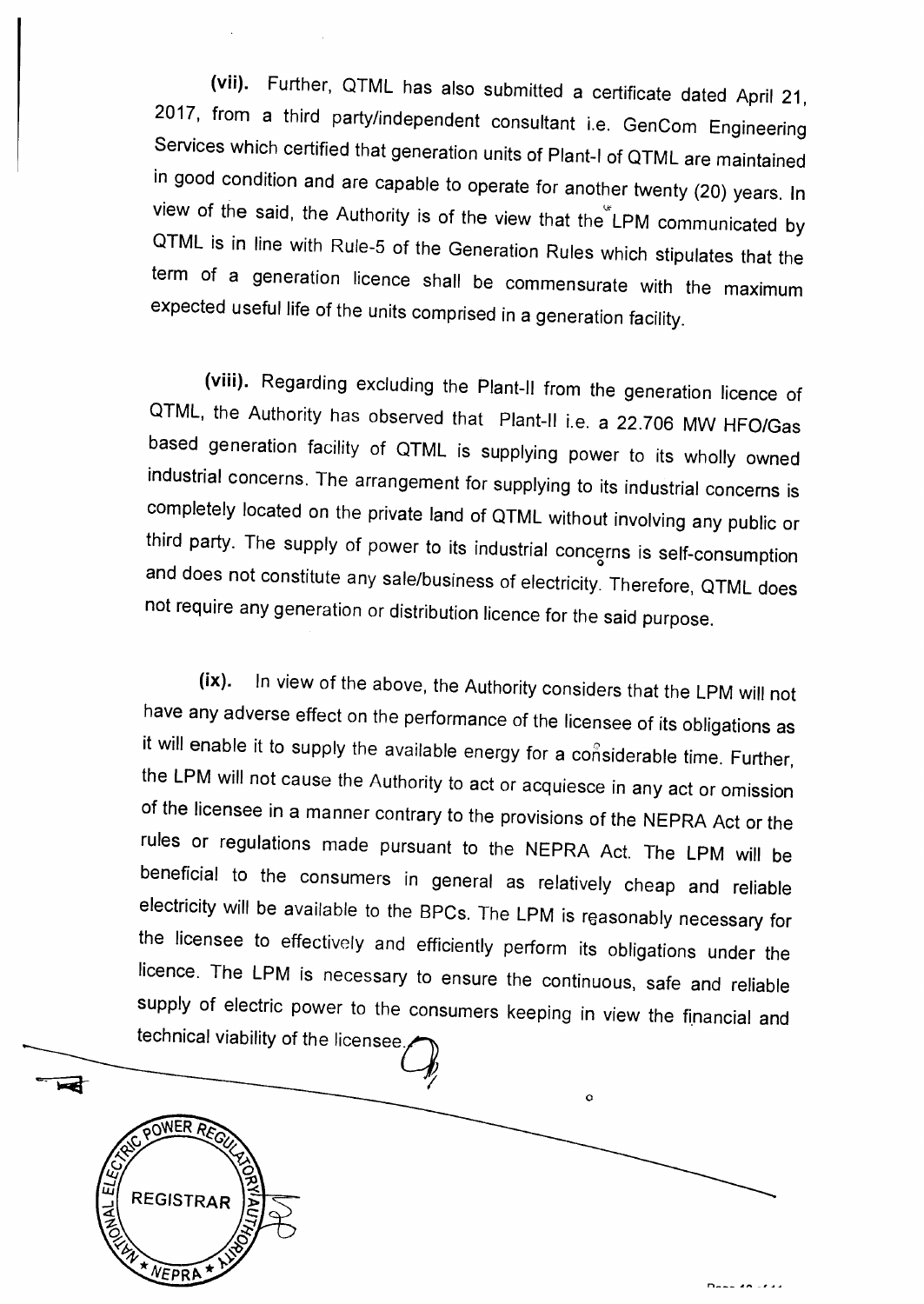### **(F). Approval of LPM**

(i). In view of the above, the Authority is satisfied that QTML has complied with all the requirements of the Licensing Regulations pertaining to the modification. Therefore, the Authority in terms of Regulation-10(11)(a) of the Licensing Regulations approves the communicated LPM.

(ii). Accordingly, the generation licence (No. SGC/014/2002 dated January 31, 2002 and subsequently modified on July 23, 2008) is hereby modified again. The changes made in the generation licence are attached as annexure to this determination. The approval of the LPM will be subject to the provisions contained in the NEPRA Act, relevant rules framed there under, terms & conditions of the generation licence and other applicable documents.

#### **Authority**

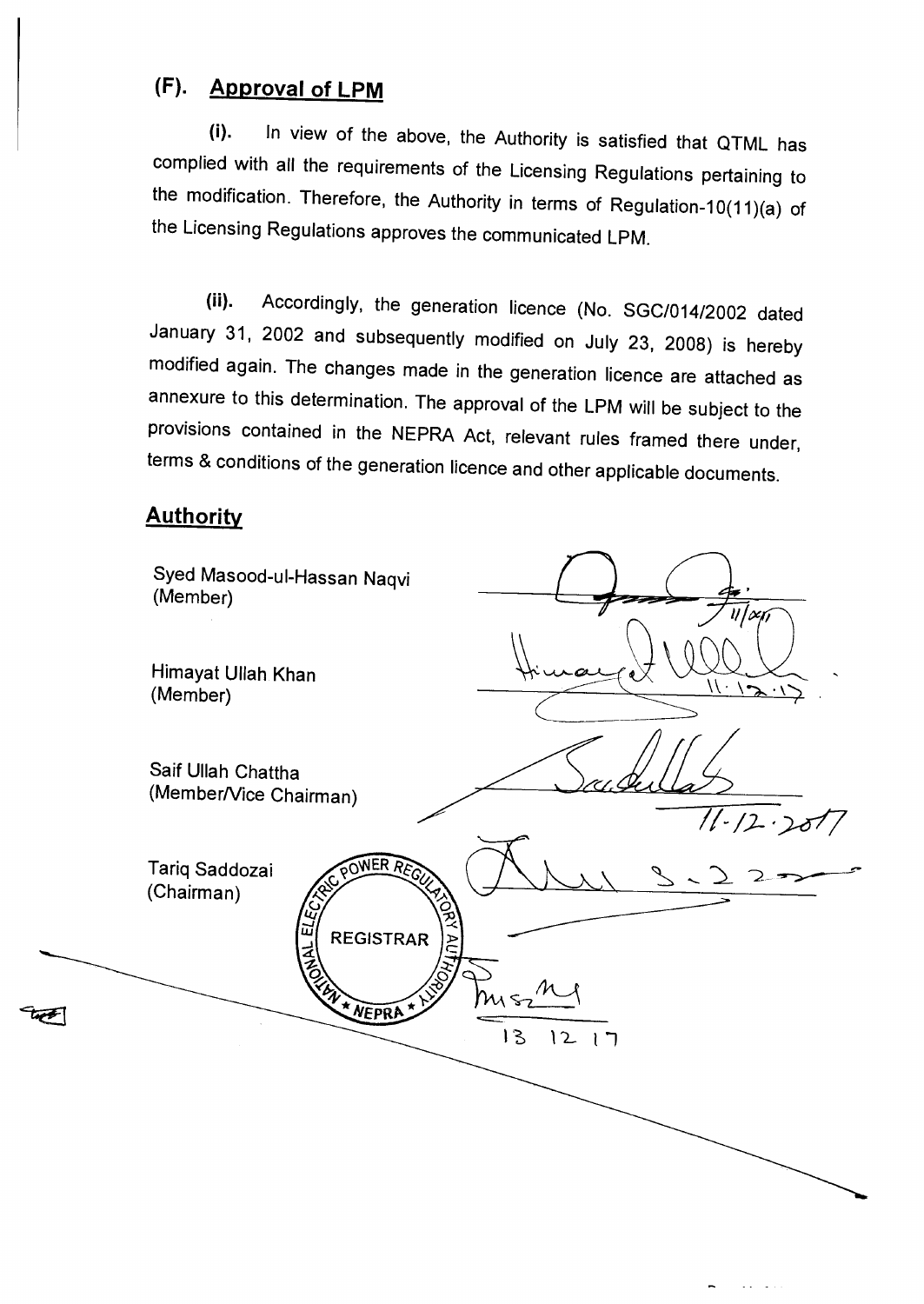### **National Electric Power Regulatory Authority (NEPRA)**

**Islamabad — Pakistan** 

r

• •

# **GENERATION LICENCE No. SGC/014/2002**

In exercise of the Powers conferred upon under Section-26 of the Regulation of Generation, Transmission and Distribution of Electric Power Act, 1997 (XL of 1997), the Authority hereby modifies the generation licence (No. SGC/014/2002 dated January 31, 2002) granted to Quetta Textile Mills Limited to the extent of changes mentioned as here under:

- The Changes made in the **Articles of Generation Licence** are  $(i)$ . attached as **Annexure-A.**
- (ii). Changes in **Schedule-I** attached as **Revised/Modified Schedule-I;** and
- (iii). Changes in **Schedule-II** attached as **Revised/Modified Schedule-II;** and

This **Modification-II** is given under my hand on **13111day** of **December Two Thousand & Seventeen** 

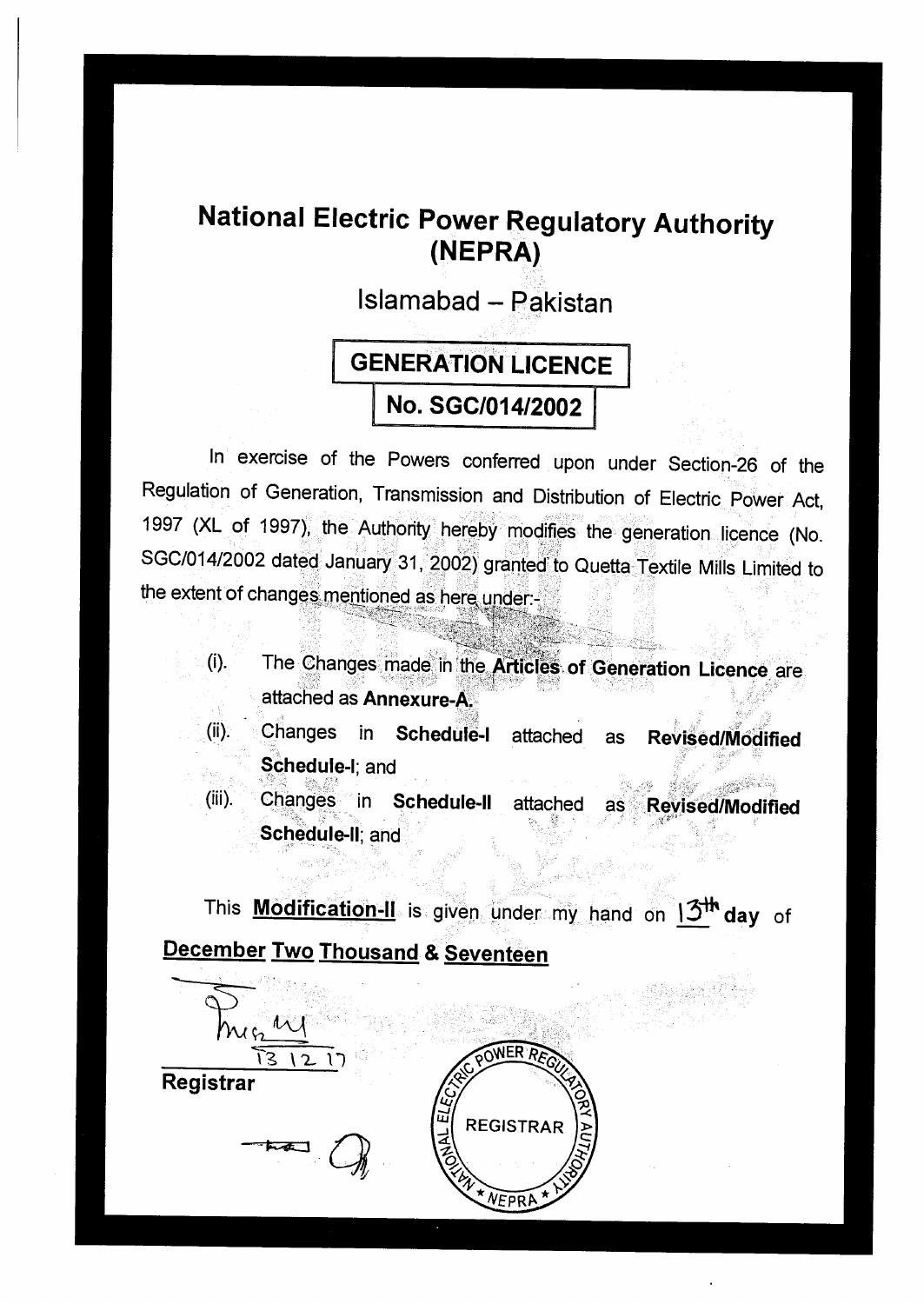Generation Licence Quetta Textile Mills Limited B-4, SITE Kotri, district Dadu in *the* province of Sindh

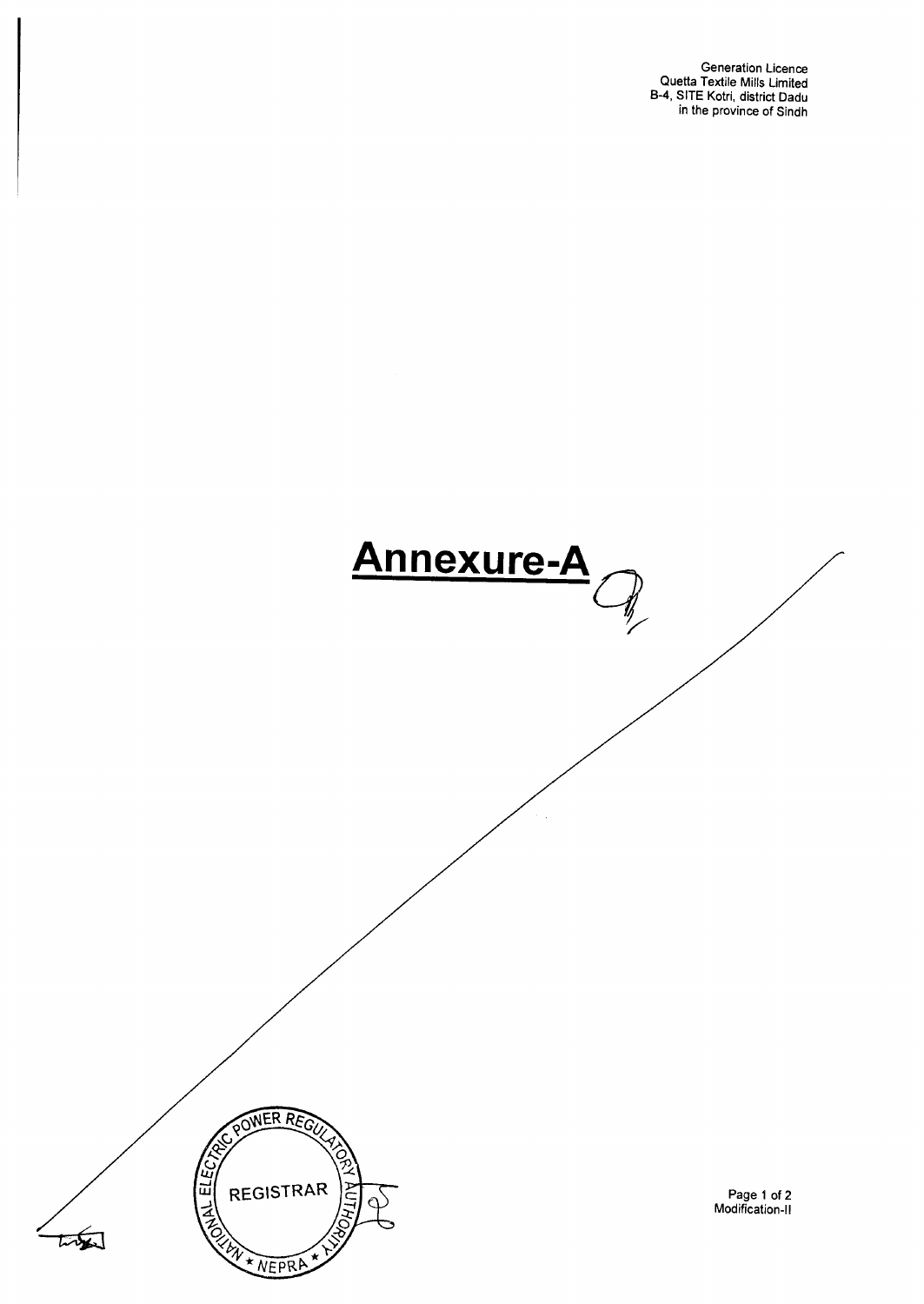### **Modification-II in the Generation Licence (No. SGC/014/2002, dated January 31, 2002) of Quetta Textile Mills Limited**

#### **(A). Article-5**

**POWER REG** 

**REGISTRAR** 

NEPRA

AL EL

(i). Article-5 of the Generation Licence is rephrased as "the term of this Licence is valid up to January 30, 2037"

> Page 2 of 2 Modification-II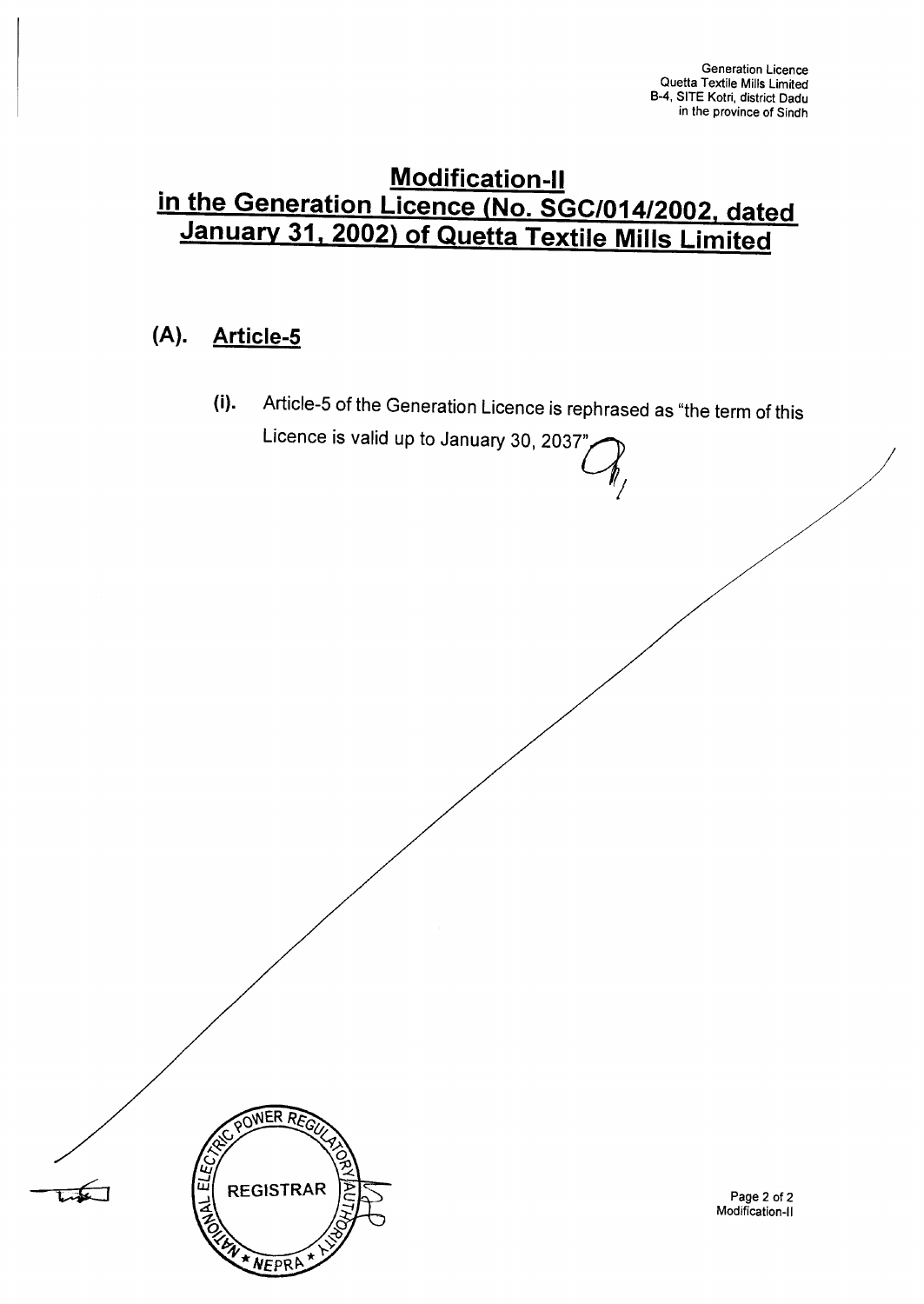Generation Licence Quetta Textile Mills Limited B-4, SITE Kotri, District Jamshoro in the province of Sindh

### **SCHEDULE-I (Revised/Modified)**

**The Location, Size (i.e. Capacity in KW), Type of Technology, Interconnection Arrangements,** Technical **Limits, Technical/Functional Specifications and** other **details specific to the Generation Facility of the Licensee** are described **in this Schedule** 

OWER RE

**REGISTRAR** 

NEPR

 $\vec{u}$ 

 $\frac{1}{2}$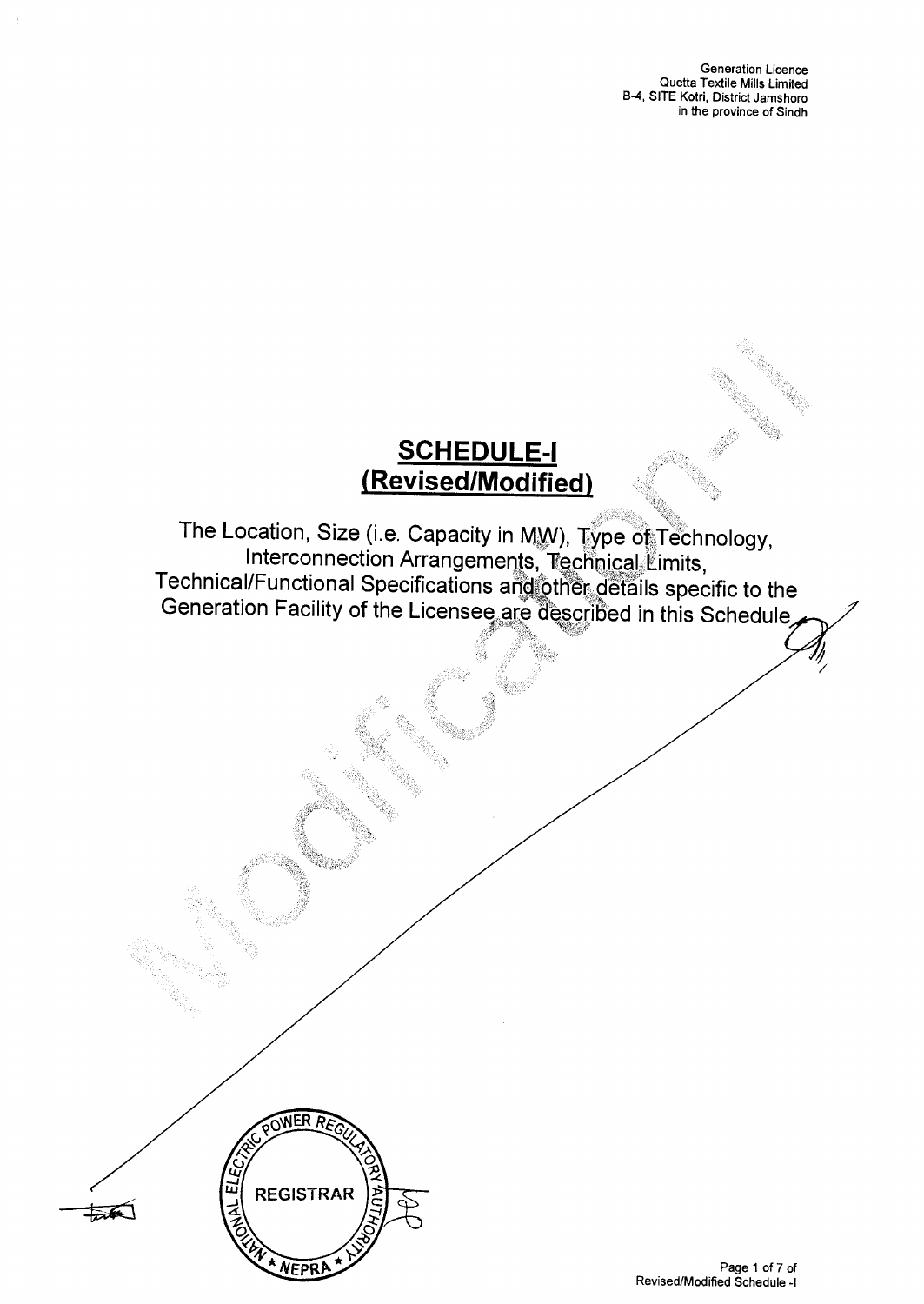#### **Interconnection Facilities/ Transmission Arrangements for Dispersal of Power from the Generation Facility/Power Plant**

The electric power from the gas based generation facility/power plant of the Licensee/Quetta Textile Mills Limited (QTML) is being supplied to its own industrial units/self-units.

(2). The Interconnection Facilities (IF)/Transmission Arrangements (TA) for supplying to self-units from the above mentioned generation facility is at 11 kV level as described in the subsequent details given in this Schedule.

> Page 2 of 7 of Revised/Modified Schedule

**POWER R** 

**REGISTRAR** 

NEPRA

ĩ.,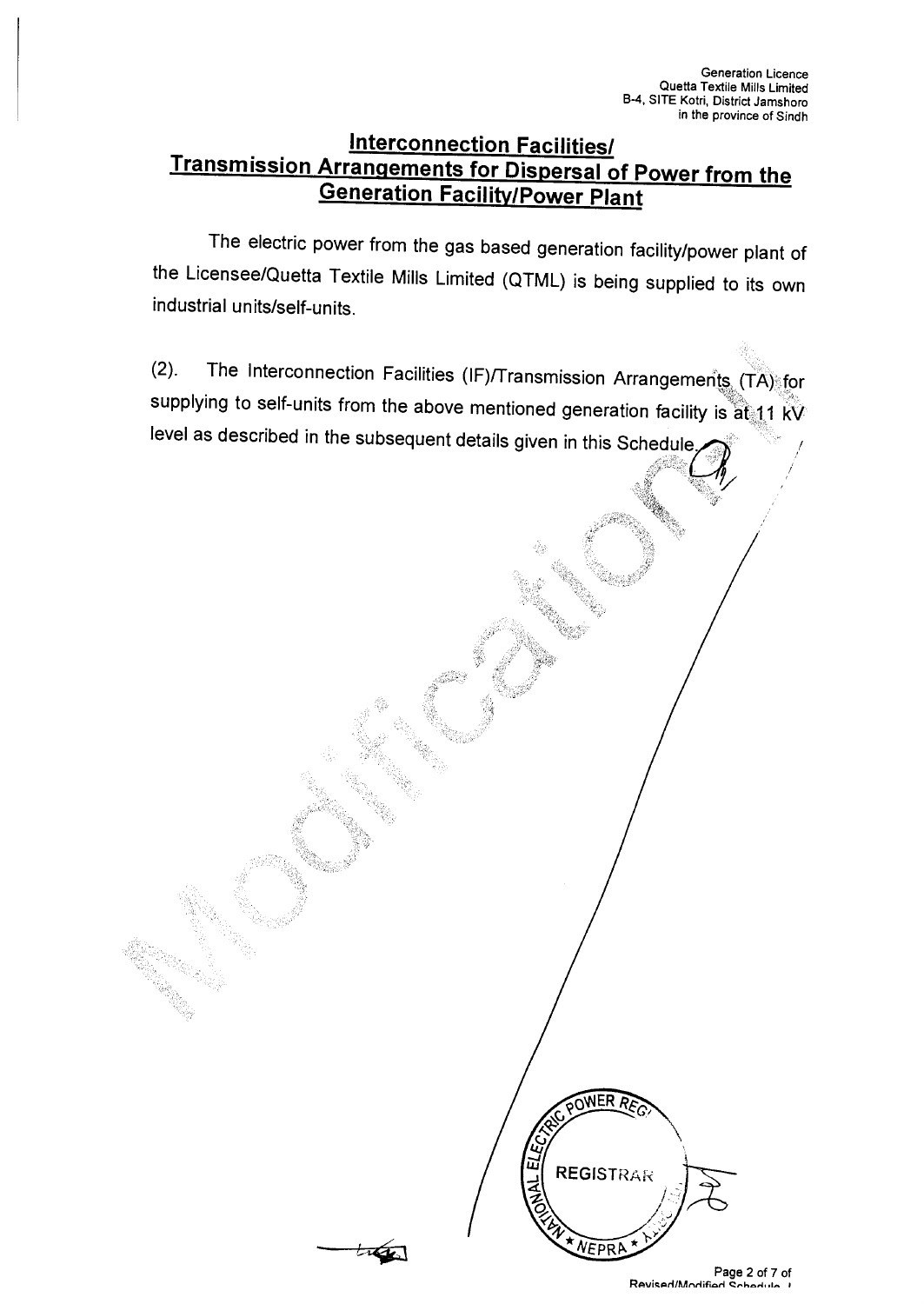7Ş

t.

### **Details of Generation Facility/Thermal Power Plant**

### **(A). General Information**

| (i).      | Name of the Company/<br>_icensee                                               | Quetta Textile Mills Limited                                   |
|-----------|--------------------------------------------------------------------------------|----------------------------------------------------------------|
| (ii).     | Registered /Business<br>Office the Company/<br>Licensee                        | Quetta Textile Mills Limited, I.I. Chundrigar<br>Road, Karachi |
| $(iii)$ . | Location<br>.of<br>the<br>Generation<br><b>Facility/Thermal Power</b><br>Plant | B-4, SITE Kotri, in the province of Sindh.                     |
| (iv).     | Type of the Generation<br>Facility/Thermal Power<br>Plant                      | Thermal Generation Facility                                    |

 $\lambda_{\rm K}^{\rm 2D}$ 

### **(B). Plant Configuration**

typ

| (B).                       | <b>Plant Configuration</b>                                                                                                                                  |                                               |
|----------------------------|-------------------------------------------------------------------------------------------------------------------------------------------------------------|-----------------------------------------------|
|                            |                                                                                                                                                             |                                               |
| (i).                       | Installed<br>Capacity/<br>Size of the Generation<br><b>Facility/Thermal Power</b><br>Plant                                                                  | 8.10 MW<br>(活動)                               |
| (ii).                      | Type of Technology of<br>the<br>Generation<br>Facility/Thermal <sup>(power</sup><br>Plant<br>$\mathcal{L}_{\mathcal{D}}$                                    | Gas Engines                                   |
| $(iii)$ .                  | Number of<br>Units/Size (MW)/<br>Make/Model                                                                                                                 | 9 x 0.9 MW/ Waukesha VHP5904LTD               |
| $(iv)_{\hat{x}_{\hat{x}}}$ | Commercial Operation<br>of <i>w</i> units of<br>the<br>Generation<br>Facility/Thermal Power<br><b>Plant</b>                                                 | 2004/2005                                     |
| (v).⊗                      | Expected<br>remaining<br>Useful Life of units of<br>the<br>Generation<br>Facility/Thermal<br>Power Plant from<br><b>Issuance of this</b><br>modification-II | 20 Years (Minimum)                            |
| ELEC <sub>7</sub>          | POWER REGULAC<br>REGISTRAR<br>A WEPRA                                                                                                                       | Page 3 of 7 of<br>Revised/Modified Schodule 1 |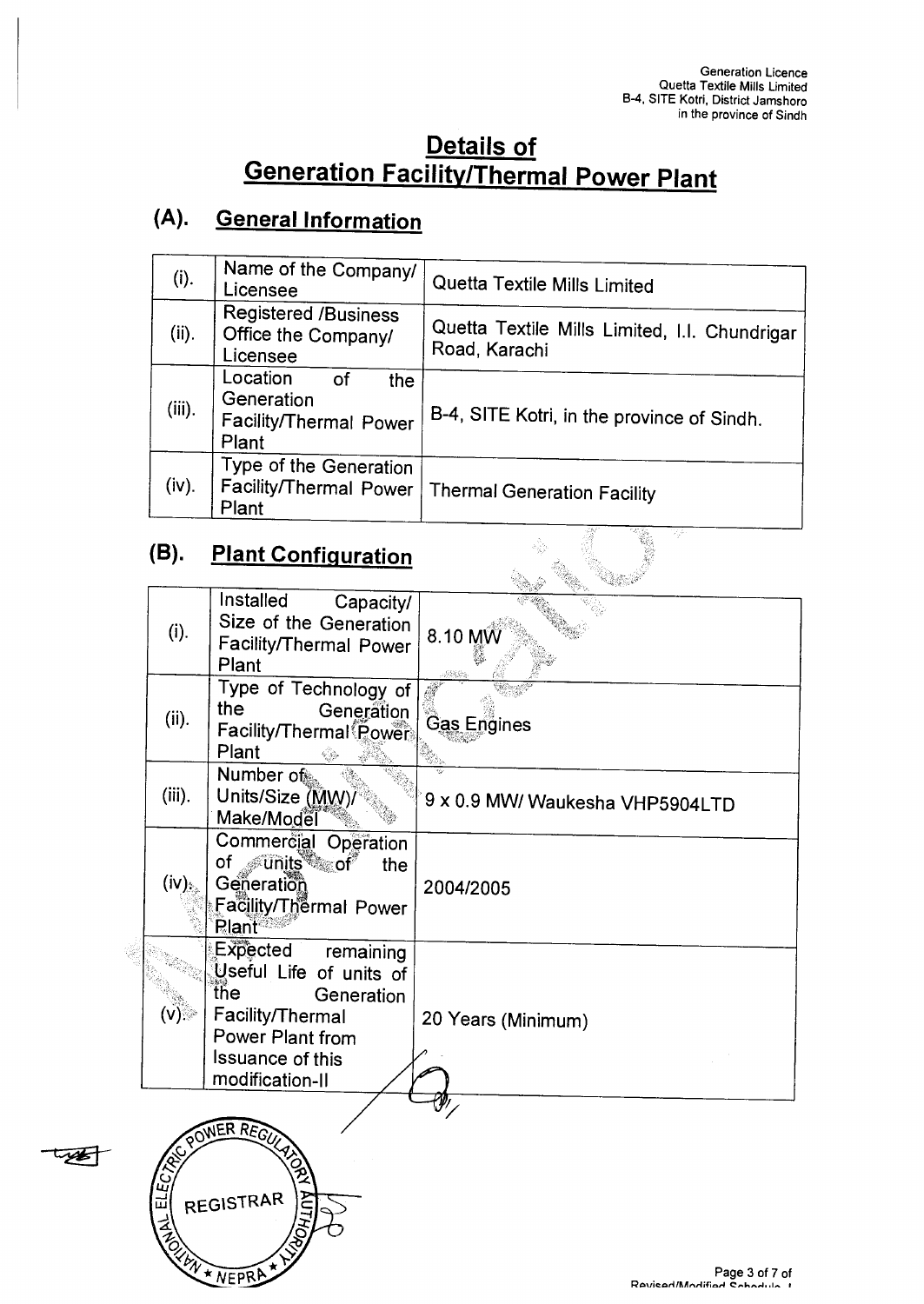#### **(C). Fuel/Raw Material Details**

| (i).      | <b>Primary Fuel</b>                                         | <b>Natural Gas</b> |
|-----------|-------------------------------------------------------------|--------------------|
| (ii).     | <b>Fuel Supplier</b>                                        | <b>SSGC</b>        |
| $(iii)$ . | <b>Supply Arrangement</b>                                   | Pipe Line          |
| (iv).     | No l<br>of<br>Storage<br>Bunkers/Tanks/<br><b>Open Yard</b> | N/A                |
| (v).      | Storage Capacity<br>of<br>each Bunkers/Tanks/<br>Open Yard  | N/A                |
| $(vi)$ .  | <b>Gross Storage</b>                                        | N/A                |
| (D).      | <b>Emission Values</b>                                      | Gé                 |

#### **(D). Emission Values**

| (i).      | $SO_x$ (mg/Nm <sup>3</sup> )                  | 88<br>$\mathcal{A}^{\mathcal{O}}_{\mathcal{A}}$ .<br><b>RANGER COMPANY</b><br>S. The Big Gard<br>$5 \text{ mg}/\text{Nm}^3$ |
|-----------|-----------------------------------------------|-----------------------------------------------------------------------------------------------------------------------------|
| (ii).     | $\vert$ NO <sub>x</sub> (mg/Nm <sup>3</sup> ) | V.<br>850 mg/Nm <sup>3</sup>                                                                                                |
| $(iii)$ . | CO                                            | 540 mg/Nm <sup>3</sup>                                                                                                      |
|           | A.                                            | $\mathcal{V}$ ( $\mathcal{U}$<br>- 93<br>68                                                                                 |

 $\psi_{\mathcal{F}}$ 

### **(E). Cooling System**

Cooling Water<br>Source/Cycle  $(i).$ Provided by SITE Kotri/open cycle

# **(E). Plant Characteristics**

|  |          | E.                                                                                      |                                                                                                                                                                     |
|--|----------|-----------------------------------------------------------------------------------------|---------------------------------------------------------------------------------------------------------------------------------------------------------------------|
|  | (i).     | <b>Generation Voltage</b>                                                               | <b>11 KV</b>                                                                                                                                                        |
|  | (ii)     | 。<br>Erequency                                                                          | 50Hz                                                                                                                                                                |
|  | (iii)    | Power Factor                                                                            | 0.8 (lagging) /0.95(leading)                                                                                                                                        |
|  | (iv).    | <b>Automatic Generation</b><br>Control (AGC) (MW<br>control is the general<br>practice) | Yes                                                                                                                                                                 |
|  | $(v)$ .  | <b>Ramping Rate</b>                                                                     | 0.15% per Seven REGUL                                                                                                                                               |
|  | $(vi)$ . | Time required to<br>Synchronize to Grid<br>(Hrs.)                                       | <b>ROAN</b><br>N/A<br>Цī<br>REGISTRAR                                                                                                                               |
|  |          |                                                                                         | <b>ARIQUITIV</b><br>$\begin{matrix} \mathcal{I}_{\mathcal{J}_{\mathcal{O}_{\mathcal{L}}}} \\ \mathcal{I}_{\mathcal{O}_{\mathcal{L}}}\end{matrix}$<br>Page 4 of 7 of |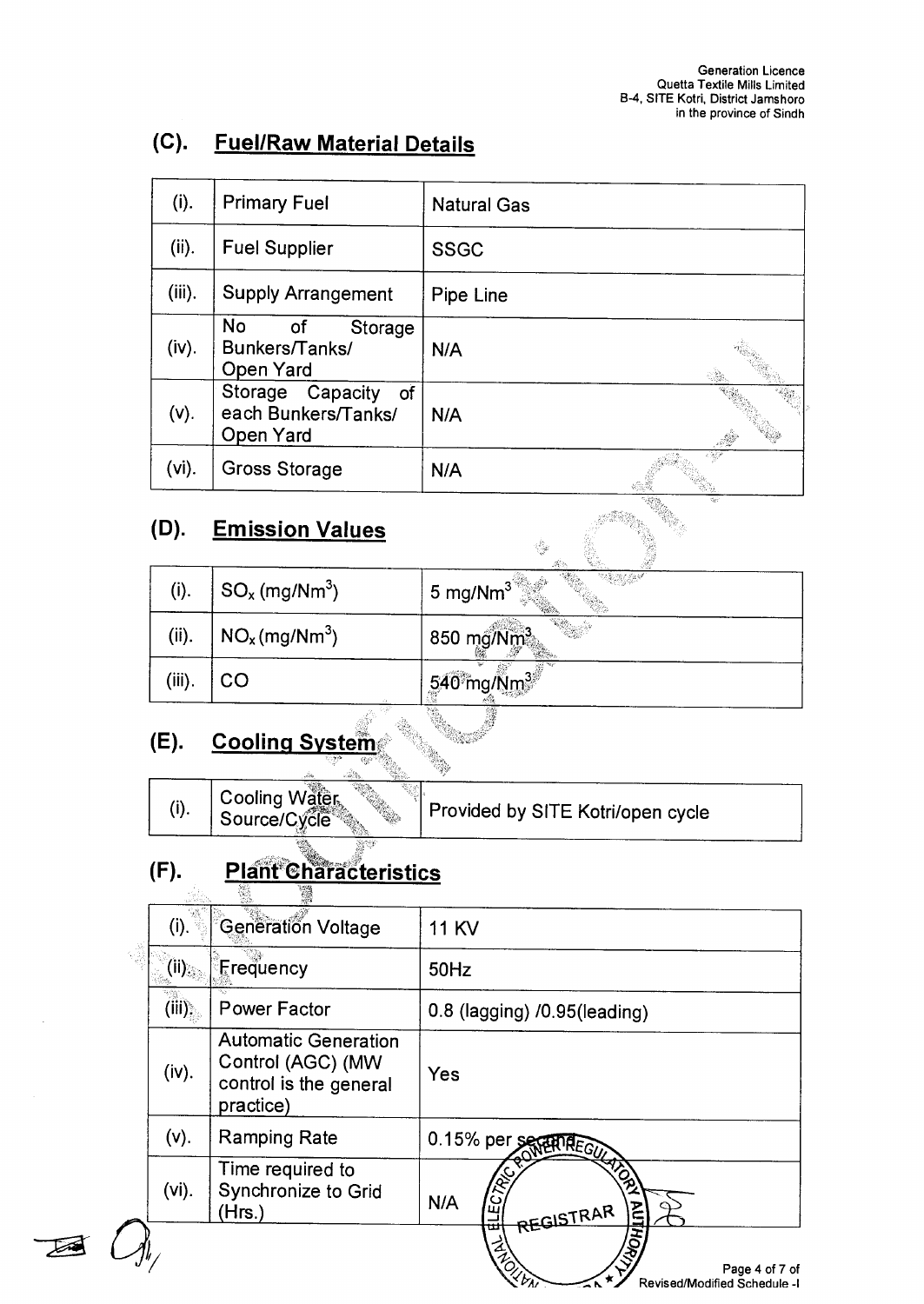#### **Information Regarding Self-units being supplied Electric Power from the Thermal Power Plant of the Licensee (i.e. QTML)**

|         | (i)                                                | Total<br><b>Number</b><br>of<br>Consumers                         |                                                                                                                                   | Four (04) Industrial Units Owned by QTML |                                           |                |  |  |
|---------|----------------------------------------------------|-------------------------------------------------------------------|-----------------------------------------------------------------------------------------------------------------------------------|------------------------------------------|-------------------------------------------|----------------|--|--|
|         | (ii).                                              | Name<br><b>of</b><br>the                                          |                                                                                                                                   |                                          | QTML, P-3                                 |                |  |  |
|         |                                                    |                                                                   | Consumers                                                                                                                         | $\mathbf{I}$                             | QTML, B-4                                 |                |  |  |
|         | $(iii)$ .                                          | Location of each of<br>the Consumers and<br>identity of premises) |                                                                                                                                   |                                          | QTML, P-3, SITE Kotri,                    |                |  |  |
|         |                                                    |                                                                   |                                                                                                                                   | $\mathbf{II}$                            | QTML, B-4, SITE Kotri                     |                |  |  |
|         |                                                    | (MW)                                                              | <b>Contracted Capacity</b><br>and<br>Load                                                                                         | Identity                                 | Contracted<br>Load                        | Load<br>Factor |  |  |
|         | (iv).                                              | Factor<br>Each                                                    | (L.F.)<br>for<br>of<br>the                                                                                                        | QTML, P-3                                | 4:8 MW                                    | 90%            |  |  |
|         |                                                    | Consumers                                                         |                                                                                                                                   | QTML, B-4                                | 2.1 MW                                    | 90%            |  |  |
|         |                                                    |                                                                   | <b>Specify Whether</b>                                                                                                            |                                          |                                           |                |  |  |
|         | $(v)$ .                                            | $(a)$ .                                                           | Each<br>Consumer is<br>an Associate<br>undertaking<br>of the QTML<br>-If yes,<br>specify<br>percentage<br>ownership of<br>equity; | Yes, Same Company                        |                                           |                |  |  |
|         |                                                    | $(b)$ .                                                           | There are<br>common<br>directorships:                                                                                             | Yes                                      |                                           |                |  |  |
|         |                                                    | (C).                                                              | Either can<br>exercise<br>influence or<br>control over<br>the other.                                                              | Yes                                      |                                           |                |  |  |
|         | Specify<br>of<br>nature<br>contractual<br>R REGULS |                                                                   |                                                                                                                                   |                                          |                                           |                |  |  |
|         |                                                    | Relationship                                                      |                                                                                                                                   |                                          |                                           |                |  |  |
| STRARI) |                                                    | (a).                                                              | <b>Between</b><br>QTML and<br>Consumers                                                                                           | <b>Self Use</b>                          |                                           |                |  |  |
|         | EPRA + NO                                          | (b).                                                              | <b>Between</b><br>Consumers<br>and HESCO.                                                                                         |                                          | All Consumers are also consumers of HESCO |                |  |  |
|         |                                                    |                                                                   |                                                                                                                                   |                                          |                                           |                |  |  |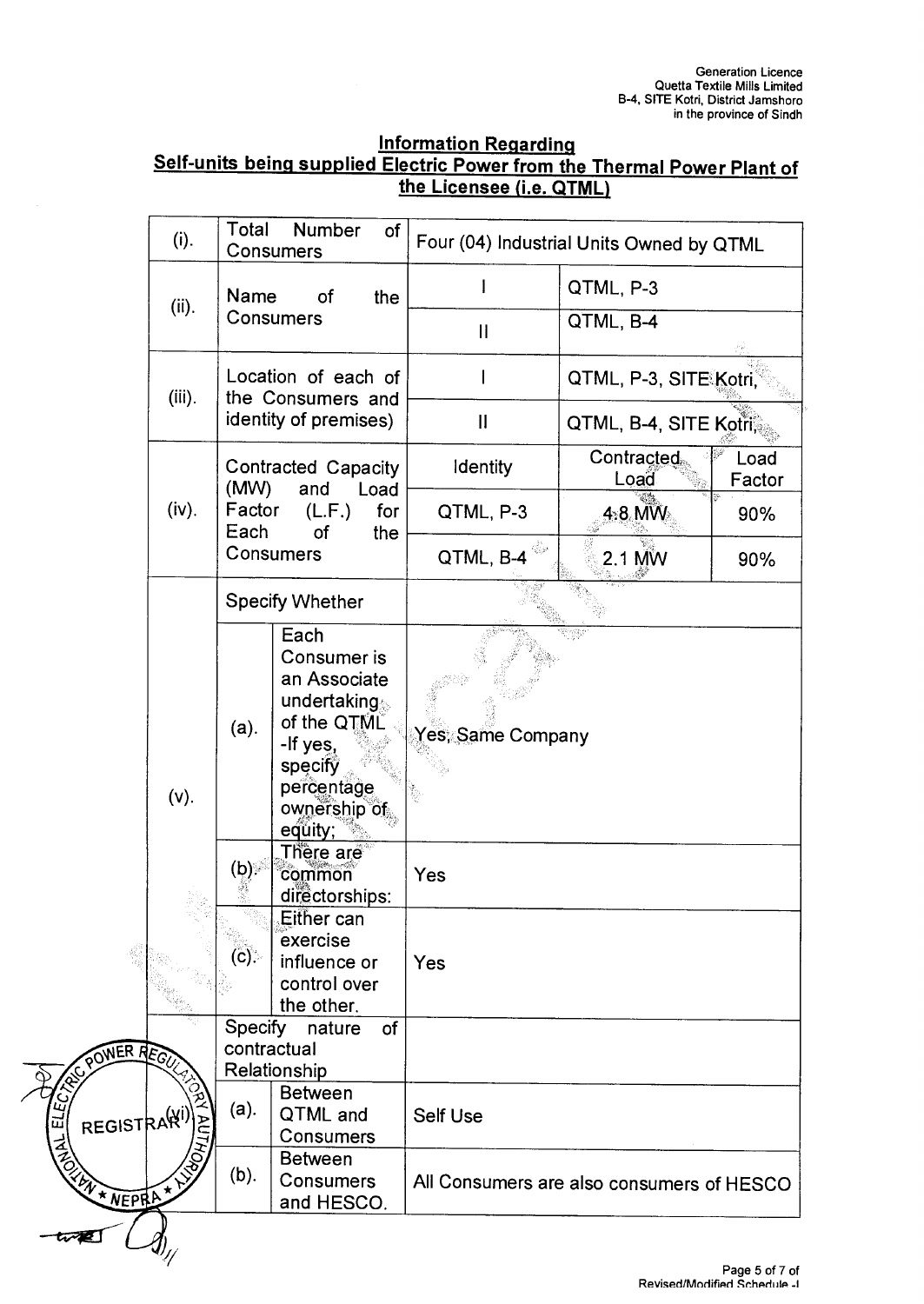aga kalendari dan kalendari dan kalendari dan kalendari dan kalendari dan kalendari dan bandari dan bandari da<br>Kabupatèn Kabupatèn Kabupatèn Kabupatèn Kabupatèn Kabupatèn Kabupatèn Kabupatèn Kabupatèn Kabupatèn Kabupatèn

 $\begin{smallmatrix} (d_1^{\ell}(t),d_1^{\ell}(t)) \\ (d_2^{\ell}(t),d_2^{\ell}(t)) \end{smallmatrix}$ 

y.

| $(vii)$ . | Any other network<br>information deemed<br>relevant for<br>disclosure to or<br>consideration of the<br>Authority | N/A |
|-----------|------------------------------------------------------------------------------------------------------------------|-----|
|-----------|------------------------------------------------------------------------------------------------------------------|-----|

POWER REG

**REGISTRAR** 

**AUI** 

REGISTRIES

Q

e.<br>Gryn

 $\mathbb{R}$ 

현충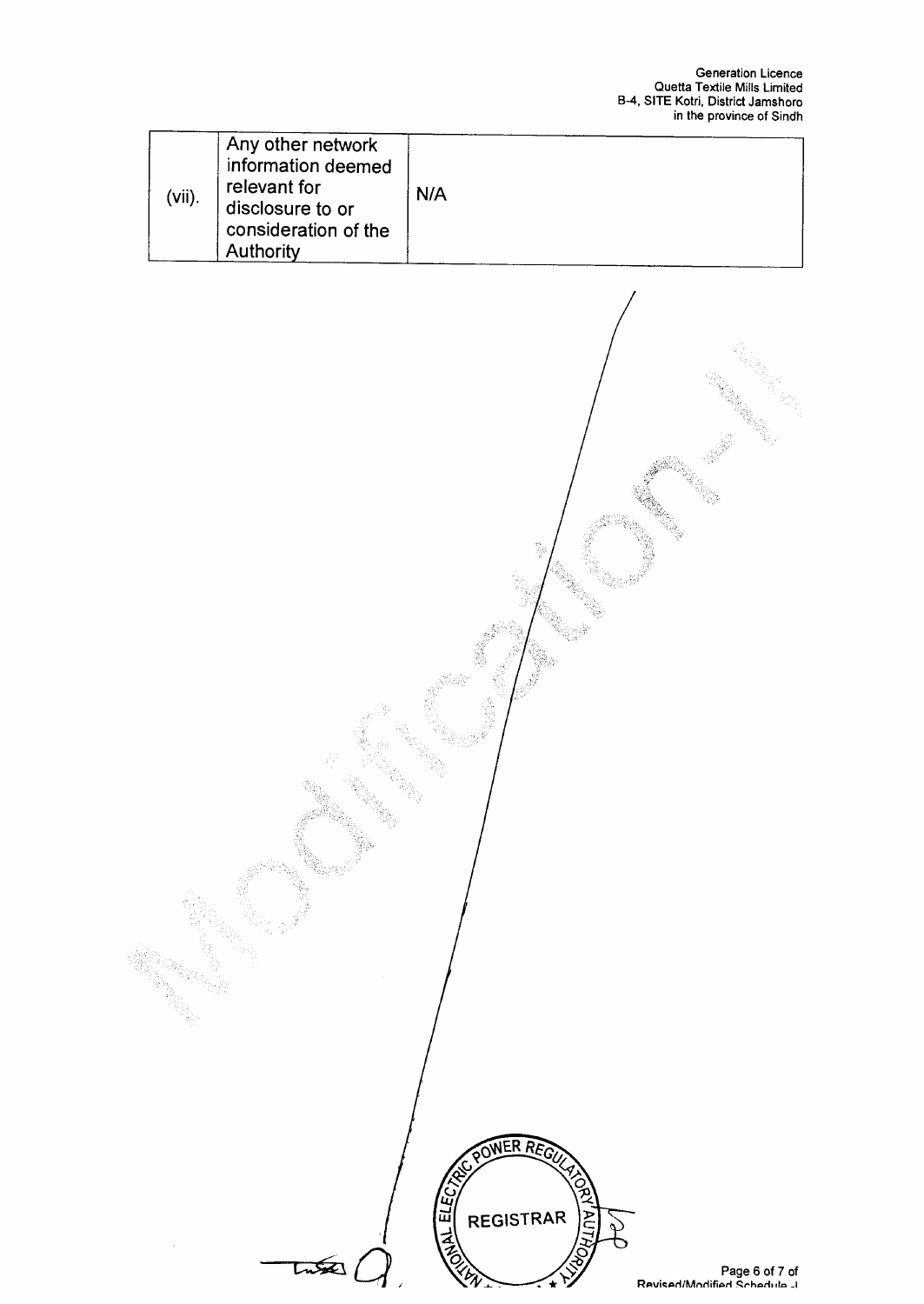#### **Information Regarding Distribution Network for Supply of Electric Power to Self Units from Thermal Power Plant of QTML**

| (i).                                                                                                                                          | No. of Feeders                                                                                                                                                                                                       | Four(04)                                    |                                                                   |                             |
|-----------------------------------------------------------------------------------------------------------------------------------------------|----------------------------------------------------------------------------------------------------------------------------------------------------------------------------------------------------------------------|---------------------------------------------|-------------------------------------------------------------------|-----------------------------|
|                                                                                                                                               |                                                                                                                                                                                                                      | Identity                                    | Feeder No.                                                        | Feeder<br>Length<br>(Meter) |
|                                                                                                                                               | Length of Each Feeder                                                                                                                                                                                                | QTML, P-3                                   | $F-1$                                                             | 550                         |
| (ii).                                                                                                                                         | (Meter)                                                                                                                                                                                                              | QTML, P-3                                   | $F-2$                                                             | ౣ. 804                      |
|                                                                                                                                               |                                                                                                                                                                                                                      | QTML, P-3                                   | $F-3$                                                             | 552                         |
|                                                                                                                                               |                                                                                                                                                                                                                      | QTML, B-4                                   | $F - 4$                                                           | 391                         |
| $(iii)$ .                                                                                                                                     | Length of Each Feeder to<br>each Consumer                                                                                                                                                                            | As Above                                    |                                                                   |                             |
| (iv).                                                                                                                                         | In respect of all the Feeders,<br>describe<br>the<br>property<br>(streets, farms, Agri land,<br>etc.) through, under or over<br>which they pass right up to<br>the premises of customer,<br>whether they cross-over. |                                             | All the Feeders are located on<br>private as well as public land. |                             |
|                                                                                                                                               | Whether owned by QTML or<br>HESCO-(deal with<br>each<br>Feeder Separately)                                                                                                                                           | All the Feeders are owned by QTML<br>itself |                                                                   |                             |
| (v).                                                                                                                                          | If owned by HESCO,<br>please furnish<br>(a).<br>particulars of<br>contractual<br>arrangement                                                                                                                         | N/A                                         |                                                                   |                             |
|                                                                                                                                               | Operation and<br>maintenance (O&M)<br>(b).<br>responsibility<br>for each feeder                                                                                                                                      |                                             | Maintained and Operated by QTML                                   |                             |
| $(vi)$ :                                                                                                                                      | Whether connection<br>with<br>network of HESCO exists<br>(whether active or not)- If<br>yes, provide<br>details of<br>connection<br>arrangements<br>(both<br>technical<br>and<br>contractual)                        |                                             | Yes, all Consumers<br>also<br>are<br><b>Consumer of HESCO</b>     |                             |
| other<br>Any<br>network<br>information deemed relevant<br>$(vii)$ .<br>disclosure to<br>for<br>or<br>consideration<br>of<br>the<br>Authority. |                                                                                                                                                                                                                      | N/A                                         | ្ម<br>អ                                                           | WER RECT<br>REGISTRAR<br>する |

Page 7 of 7 of<br>الـ Revised/Modified Schedule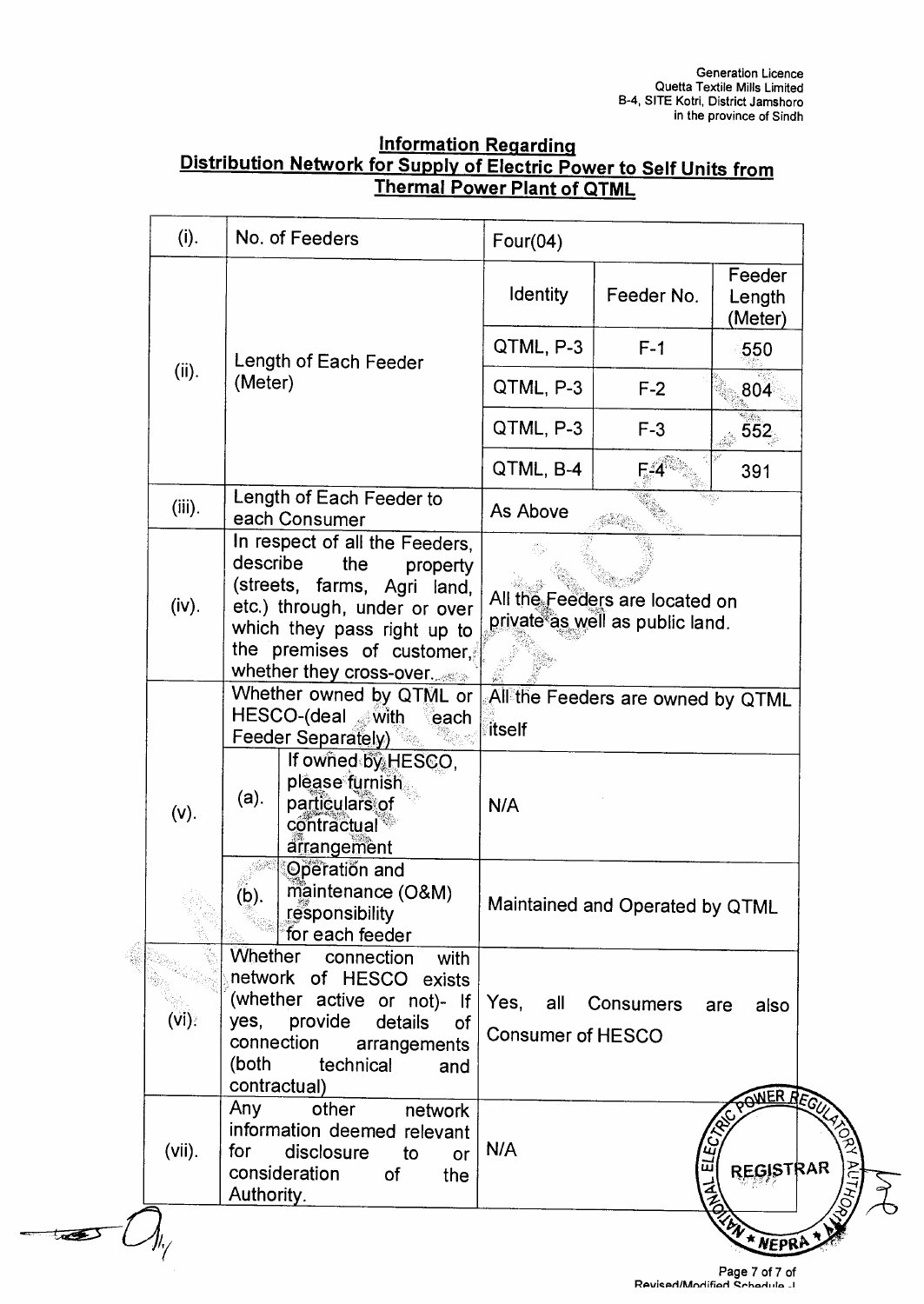Generation Licence Quetta Textile Mills Limited B-4, SITE Kotri, District Jamshoro in the province of Sindh

### **SCHEDULE-II (Revised/Modified)**

Installed/ISO Capacity (MW), De-Rated Capacity at Mean Site Conditions (MW), Auxiliary Consumption (MW) and the Net Capacity at Mean Site Conditions (MW) of the Generation Facilities of the Licensee is given in this Schedule.

NER RE

REGISTRAR

**\* NEDRA** 

ELEC

ź

ŲŊ